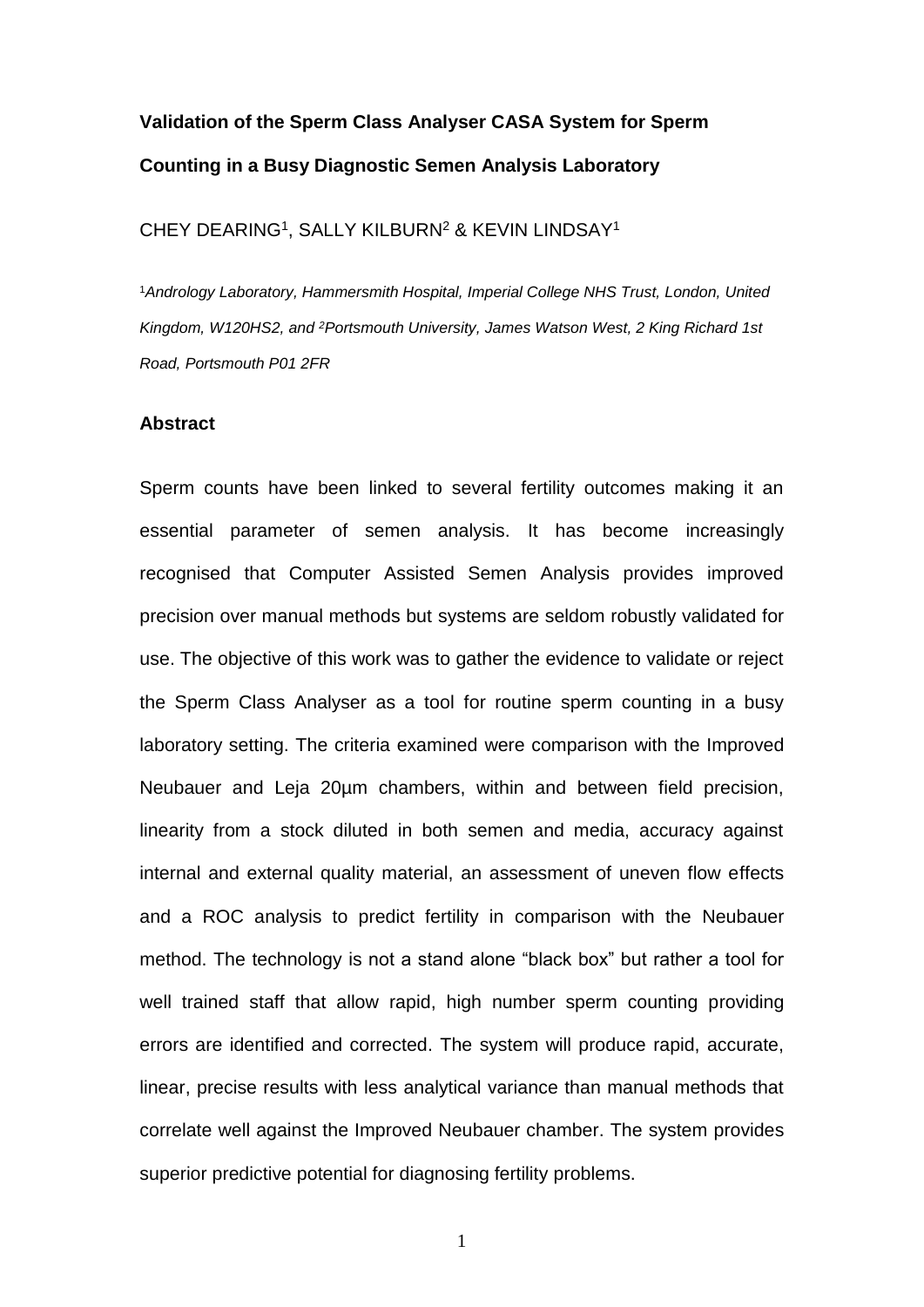**Keywords:** *Computer Assisted Semen Analysis, CASA, Validation, Semen Analysis, Sperm Count, Sperm Class Analyser*

## **Introduction**

Semen analysis is generally regarded as mandatory in the assessment of male infertility [\(Jungwirth et al., 2012,](#page-28-0) [Mortimer & Mortimer, 1999,](#page-30-0) [N.I.C.E,](#page-30-1)  [2012,](#page-30-1) [Rowe & Comhaire, 2000\)](#page-30-2). In the United Kingdom (UK) the National Institute for Clinical Excellence (NICE) recommends semen analysis for all male partners of couples who have been unsuccessful with natural conception for greater than 12 months [\(N.I.C.E, 2012\)](#page-30-1). The two major quantifiable elements of a semen ejaculate are the total number of spermatozoa present and the total volume of fluid. While sperm concentration itself is not a direct measure of testicular function, as final semen volume includes secretions from the seminal vesicles and prostate [\(Eliasson, 1975\)](#page-28-1), the total ejaculate spermatozoa number is shown to be related to various fertility endpoints [\(Bonde et al., 1998,](#page-27-0) [Cooper et al., 2010,](#page-27-1) [Krause, 1996,](#page-29-0) [Larsen et al., 2000,](#page-29-1) [Merviel et al., 2010,](#page-30-3) [Slama et al., 2002,](#page-30-4) [Sripada et al., 2010,](#page-31-0) [Vanweert et al.,](#page-31-1)  [2004,](#page-31-1) [Zinaman et al., 2000\)](#page-32-0). Additionally once this dilution effect and abstinence is accounted for, the total number of sperm in the ejaculate does correlate with testicular volume [\(Behre et al., 1997,](#page-27-2) [Handelsman et al., 1984,](#page-28-2) [W.H.O, 1987\)](#page-31-2) and is indicative of the sperm production capability of the testes [\(MacLeod & Wang, 1979\)](#page-29-2). The sperm count thus is a critical parameter in the semen analysis profile.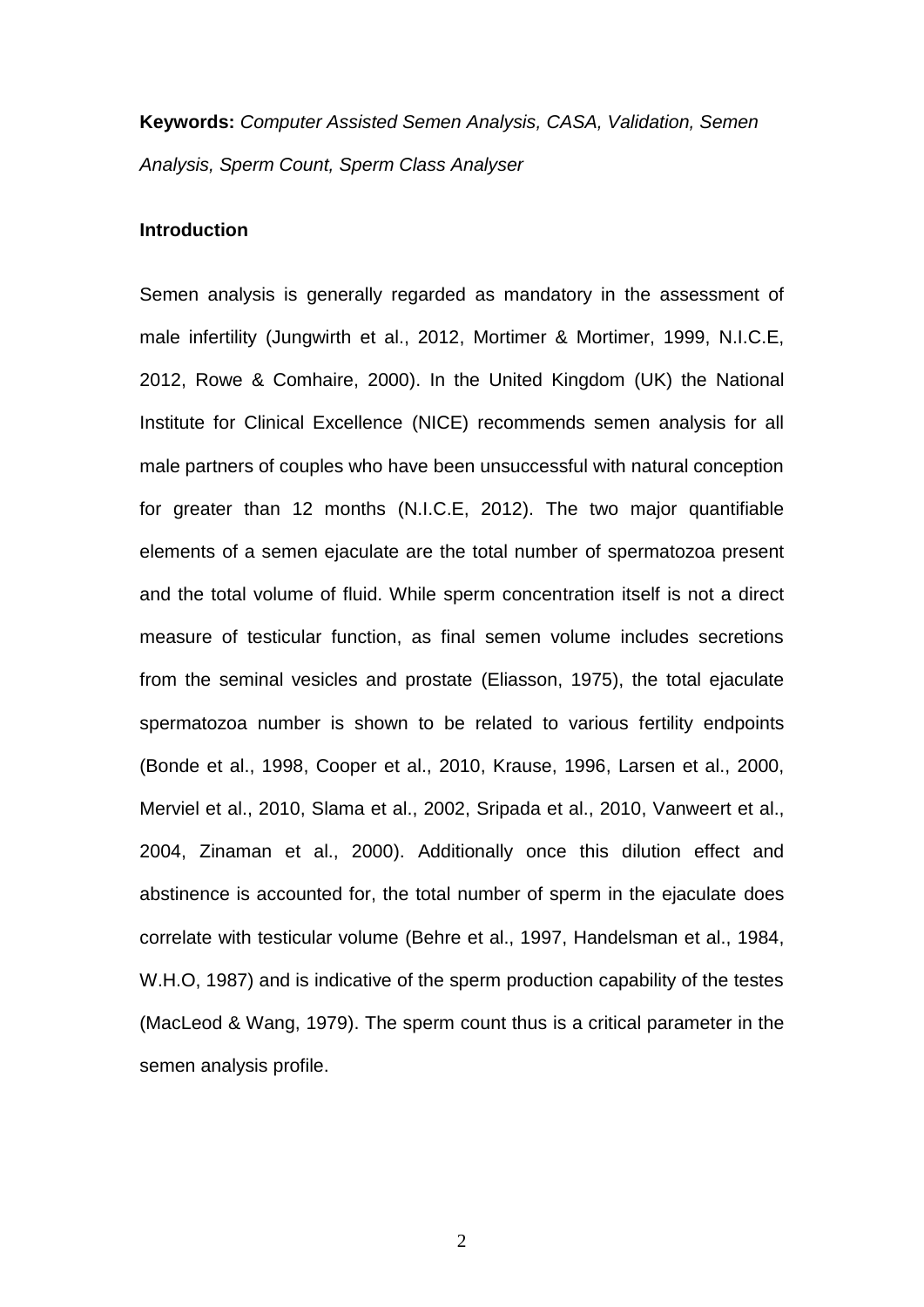Sperm counts from 4500 men from 14 countries who's partner achieved a pregnancy within 12 months exhibit a large range of counts; 9x10<sup>6</sup> at the 2.5<sup>th</sup> percentile,  $73x10^6$  at the  $50^{th}$  percentile,  $259x10^6$  at the  $97.5^{th}$  percentile [\(Cooper et al., 2010\)](#page-27-1). The World Health Organisation (WHO) use the 5<sup>th</sup> percentile from this data as a one sided reference range for sperm counting [\(W.H.O., 2010a\)](#page-31-3); thus men whose sperm counts are equal to or higher than 15x10<sup>6</sup> (95%CI 12-16) fall within the 95% reference range for fertile men. The WHO acknowledges that the reference range can only be used as a guide as semen characteristics are not exclusive determinants of a couple's fertility; men below the range will still exhibit fertility and men above the range are not guaranteed fertility [\(W.H.O., 2010a\)](#page-31-3). In addition to counting sperm in semen, counting separated samples prior to insemination in assisted fertility treatments (AFT) can offer predictive information. The post-wash total motile sperm count (TMC) as a predictor of intrauterine insemination (IUI) success can demonstrate high specificity for non-pregnancy [\(Vanweert et al., 2004\)](#page-31-1). The predictive value of counting sperm for In Vitro Fertilisation (IVF) or Intra Cytoplasmic Sperm Injection (ICSI) are less clear [\(Kini et al., 2010\)](#page-29-3). Few studies discuss the implications of analytical variance on sperm count predictors.

To count spermatozoa the WHO recommends [\(W.H.O., 2010b\)](#page-31-4) that a minimum of 200 sperm should be counted in replicate and if the replicates are not close new dilutions should be made and the process repeated. One of the reasons for the minimum of 200 sperm can be observed with simple standard error calculations on Poisson distributions, the WHO utilise the simplified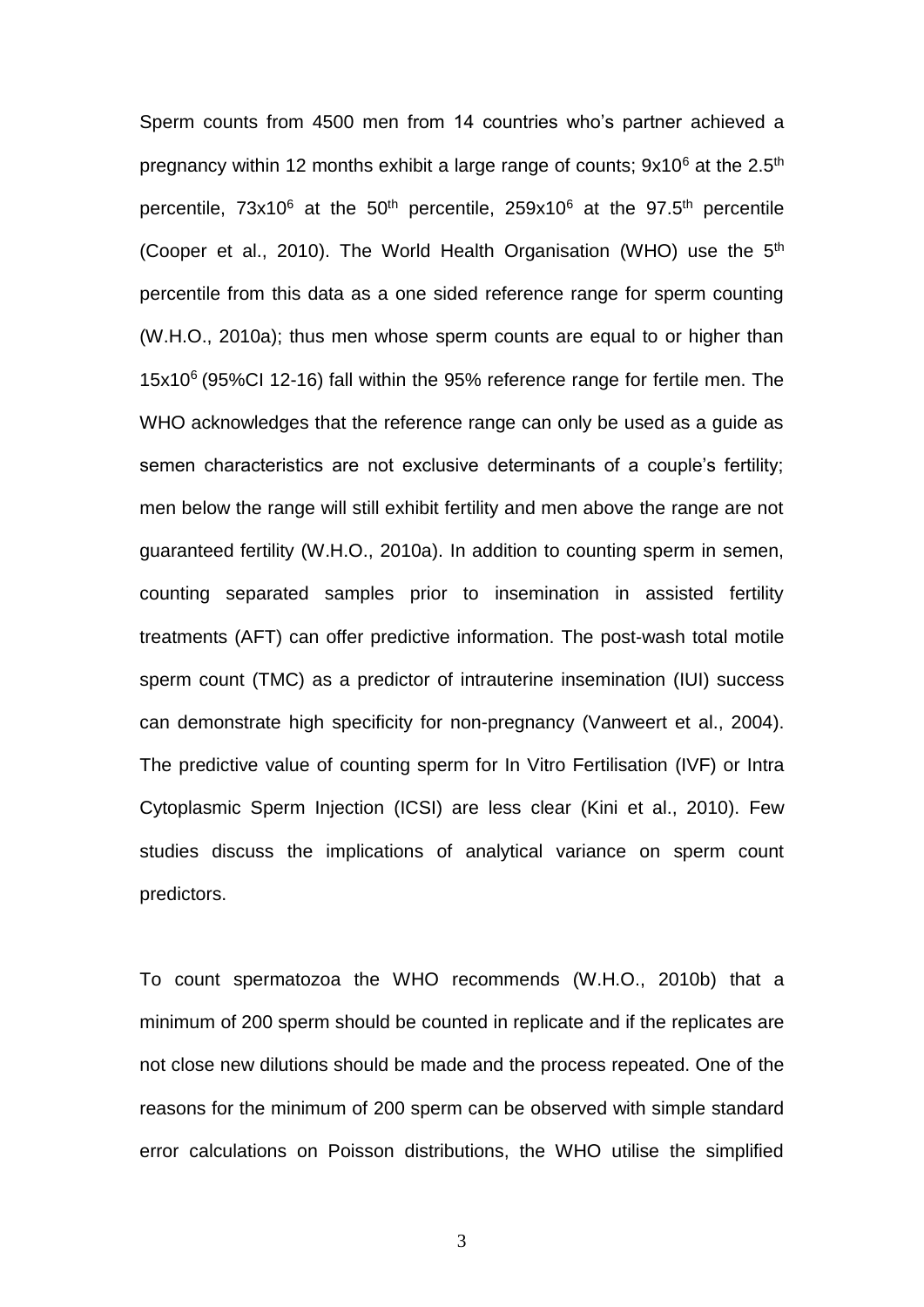formula ( $N \pm (2 \times \sqrt{N})$  [\(W.H.O., 2010c\)](#page-32-1)). For example If a laboratory was utilising a standard dilution of 1/20 on all samples and counted only 20 sperm on a given sample, the 95% confidence interval of the result is between 11 and 30x10<sup>6</sup>. Because the result covers such a large range it offers reduced clinical information. Unfortunately techniques of semen analysis have previously been shown to be poorly implemented at many routine laboratories [\(Keel, 2004,](#page-29-4) [Keel et al., 2002,](#page-29-5) [Matson, 1995,](#page-29-6) [Pacey, 2006b,](#page-30-5) [Riddell et al.,](#page-30-6)  [2005\)](#page-30-6). Additionally it has been suggested that those performing the analysis fail to understand the implications of smaller sample sizes on confidence intervals [\(Pacey, 2006a\)](#page-30-7). The proportion of UK semen analysis laboratories that are actually counting a minimum of 200 sperm twice is unknown. Because semen analysis is time consuming [\(W.H.O., 2010b\)](#page-31-4) and because of ever present cost pressures on technician time, laboratories often admit to adopting methods that allow smaller numbers to be analysed (KS Lindsay, personal communication, May 2012). Certainly the UK National External Quality Assessment Service (UKNEQAS) laboratory variance results would suggest that the WHO sperm number recommendations are not universally followed [\(Pacey, 2006a\)](#page-30-7).

To count spermatazoa the WHO recommends counting diluted fixed sperm using a 100µm deep haemocytometer chamber and gives particular reference to the improved Neubauer chamber [\(W.H.O, 2010\)](#page-31-5). The additional recommendations [\(W.H.O., 2010d\)](#page-32-2) for accurate counting with the improved neubauer are lengthy, and are designed to minimise error associated with the method. Like the difficulties associated with sample numbers, with what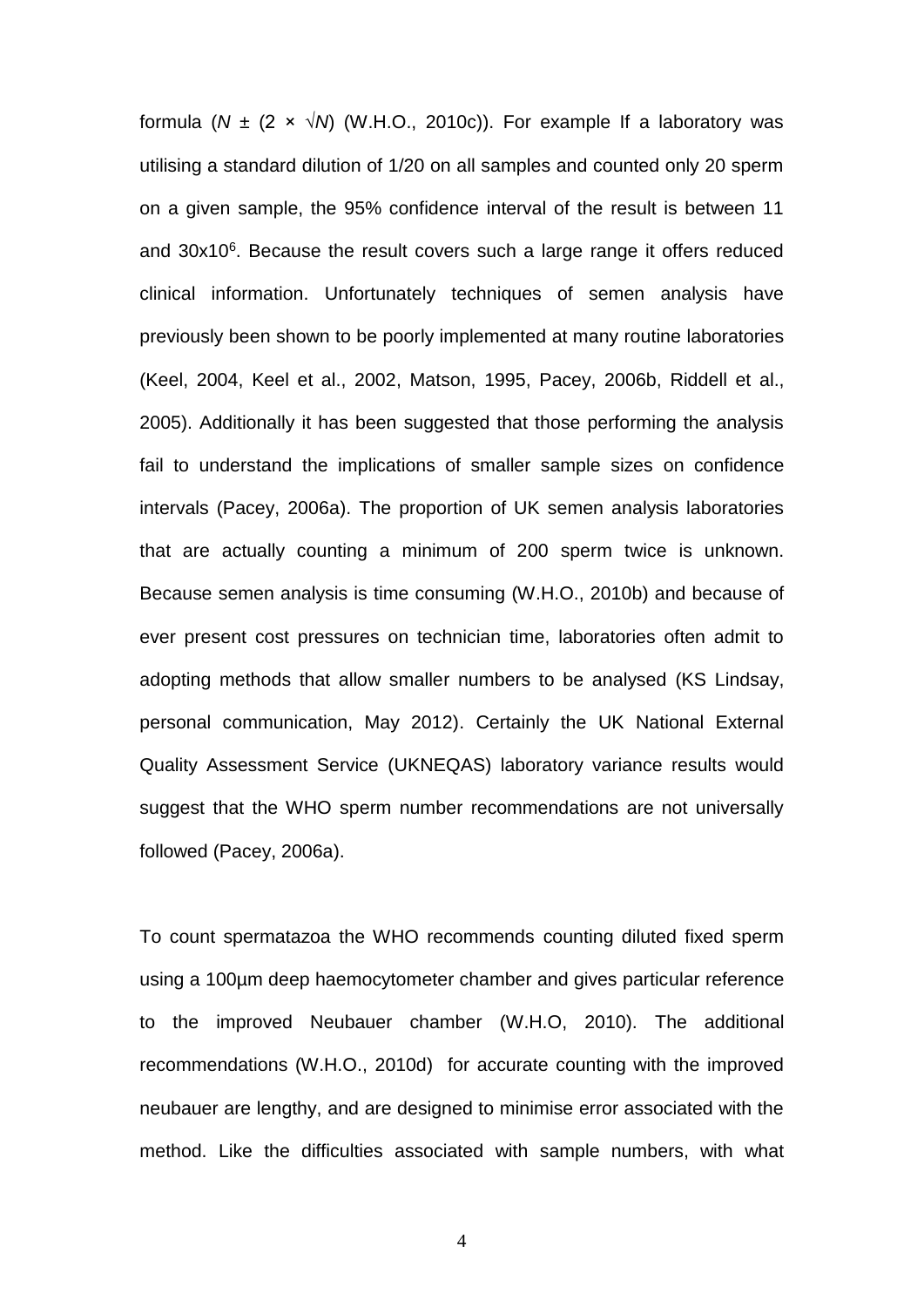stringency UK laboratories follow the recommendations are unknown. The WHO recognises that disposable chambers for sperm counting are also available [\(Brazil et al., 2004,](#page-27-3) [Mahmoud et al., 1997,](#page-29-7) [Seaman et al., 1996\)](#page-30-8), but warn that they may generate significantly different results from the improved neubauer haemocytometer [\(W.H.O, 2010\)](#page-31-5). The WHO recommends that chambers other than the haemocytometer can be used as long as they are extensively validated with the following threefold approach: (1) Checking the new chambers dimension measurements (2) comparing results against the improved neubauer and (3) obtaining satisfactory performance with external quality control. The majority of these chambers are shallower than haemocytometers and fill by capillary action. Uneven sperm distribution has been noted with disposable chambers [\(Douglas-Hamilton et al., 2005a,](#page-28-3) [Douglas-Hamilton et al., 2005b\)](#page-28-4) and although correction factors for this effect are available [\(Douglas-Hamilton et al., 2005b\)](#page-28-4), they are not universally accepted as adequate [\(Björndahl & Barratt, 2005\)](#page-27-4). In contrast to uneven sperm distribution, greater precision has been shown in some 20µm deep chambers when compared with the WHO recommended deeper improved Neubauer chamber [\(Mahmoud et al., 1997\)](#page-29-7).

An obvious solution to the uncertainly of low sperm number counting and constraints on technician time is the use of Computer Assisted Semen Analysis (CASA). CASA concentration and motility data has been shown to relate to various fertility measures [\(Barratt et al., 1993,](#page-27-5) [Check et al., 1990,](#page-27-6) [Donnelly et al., 1998,](#page-28-5) [Garrett et al., 2003,](#page-28-6) [Irvine et al., 1994,](#page-28-7) [Krause, 1995,](#page-29-8) [Larsen et al., 2000,](#page-29-1) [Liu et al., 1991,](#page-29-9) [Shibahara et al., 2004\)](#page-30-9). CASA almost exclusively uses the shallower counting chambers and any validated CASA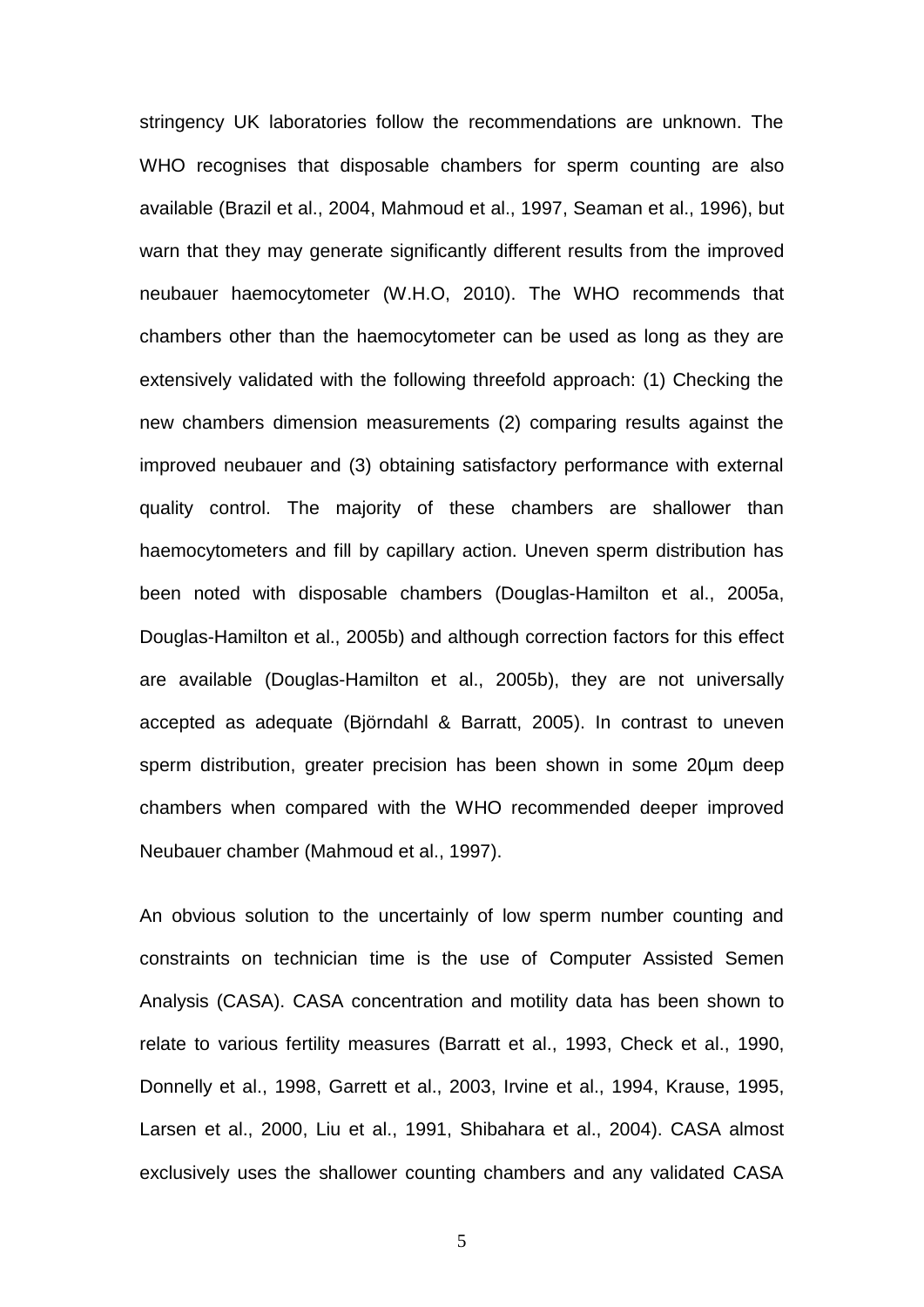method will have to validate the chambers used in addition to the CASA method. Although barriers to routine diagnostic application such as overestimation due to the recognition of other particulate matter as sperm has been well documented [\(ESHRE, 1998\)](#page-28-8), other systems and chambers have been shown to accurately count sperm [\(Agarwal & Sharma, 2007,](#page-27-7) [Garrett et](#page-28-6)  [al., 2003,](#page-28-6) [Tomlinson et al., 2010,](#page-31-6) [Zinaman et al., 1996\)](#page-32-3). The WHO recognise that CASA offers improved precision over manual methods and can now be applied to routine analyses such as sperm counts, provided both adequate quality control procedures and high measurement standards are followed [\(W.H.O., 2010e\)](#page-32-4). CASA is particularly suited to high number analysis and can count far greater numbers than manual methods allow. In addition it theoretically removes bias inherent within the laboratory encountered from multiple operators using manual methods. As the clinical value of semen analysis with manual methods has been questioned [\(Alvarez et al., 2003\)](#page-27-8) process validated methods that can count higher numbers of sperm with precision may be shown in time to be preferable over manual methods.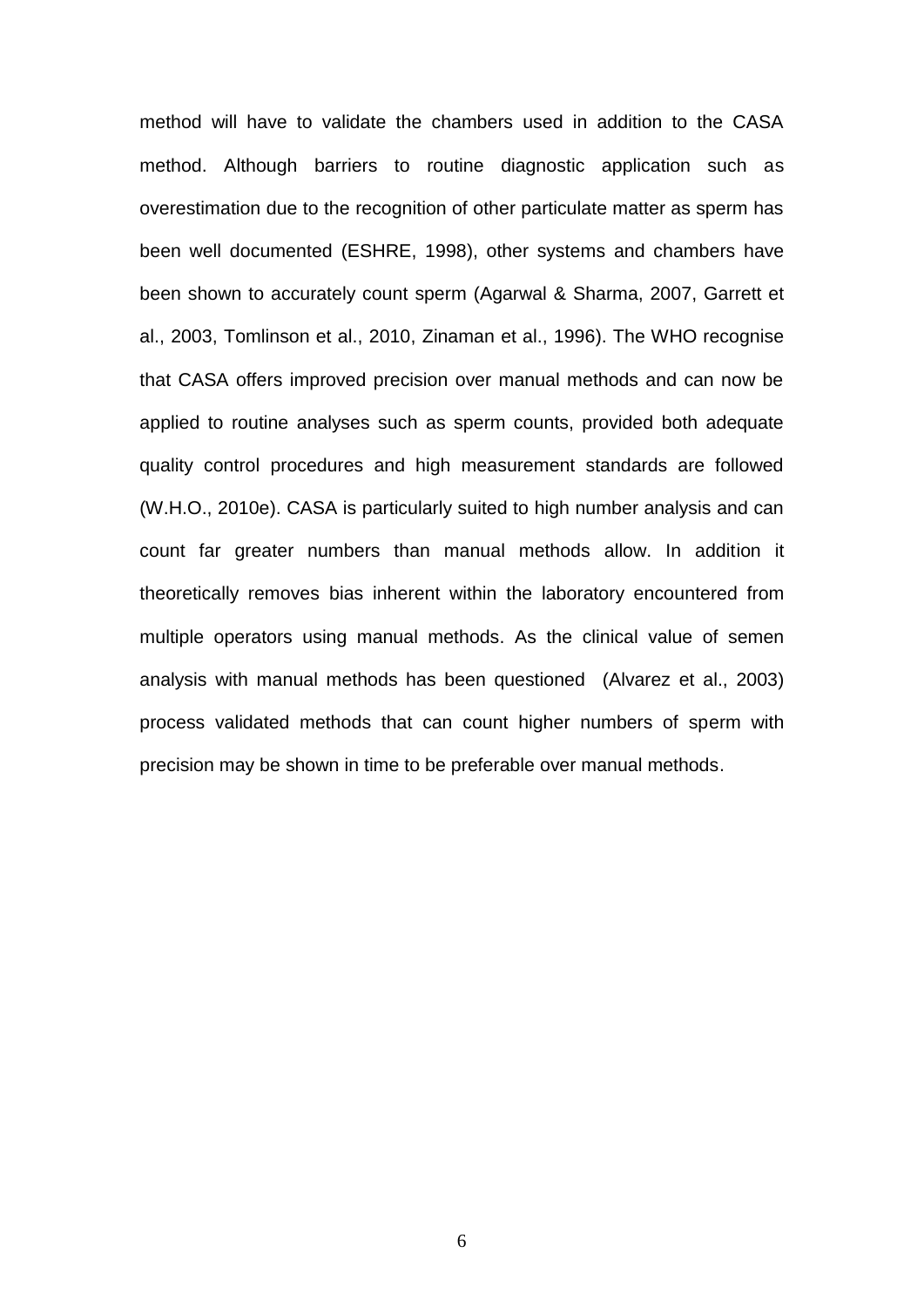#### **Materials and Methods**

## *Population and Chamber Comparisons*

352 patients attending the Authors Laboratory for semen analysis had their sperm count estimated by both the WHO Improved Neubauer method [\(Tomlinson, 2012,](#page-31-7) [W.H.O., 2010b\)](#page-31-4) and SCA CASA (*SCA V 4.0, MICROPTIC S.L. Viladomat, 321 - 6º 4ª 08029 Barcelona, Spain*). All patient samples with sperm were directly compared with the CASA system. Samples were left standing to liquefy (maximum of one hour), and then thoroughly mixed on a vortex mixer to ensure a homogeneous sample. For Neubauer counts a 1:19 dilution of sample into 1% formal saline was made using 100µl of semen with a positive displacement pipette. The dilution was mixed well on a vortex mixer and transferred with a glass capillary into an Improved Neubauer haemocytometer. For Leja and CASA counts, samples were well mixed on a vortex mixer and transferred with a glass capillary into a chamber. All chambers were allowed to settle, and then sperm cells were counted by phase contrast light microscopy. CASA counts were preformed both uncorrected and corrected. Uncorrected counts are achieved by simply taking the CASA count given by the system irrespective of counting errors. Corrected CASA counts were obtained by continuously repeating a one second video of a random single field of view from the leja 20µm slide. All the sperm visible on that single field are counted manually; dividing this result by a factor of 6 converts the result to 10<sup>6</sup>/ml. All CASA counts were performed at 100x magnification. Azoospermic samples and post vasectomy samples without sperm and samples with high Nucleated Cells Other then Sperm (NCOS) counts / debris were used for blank and recovery experiments.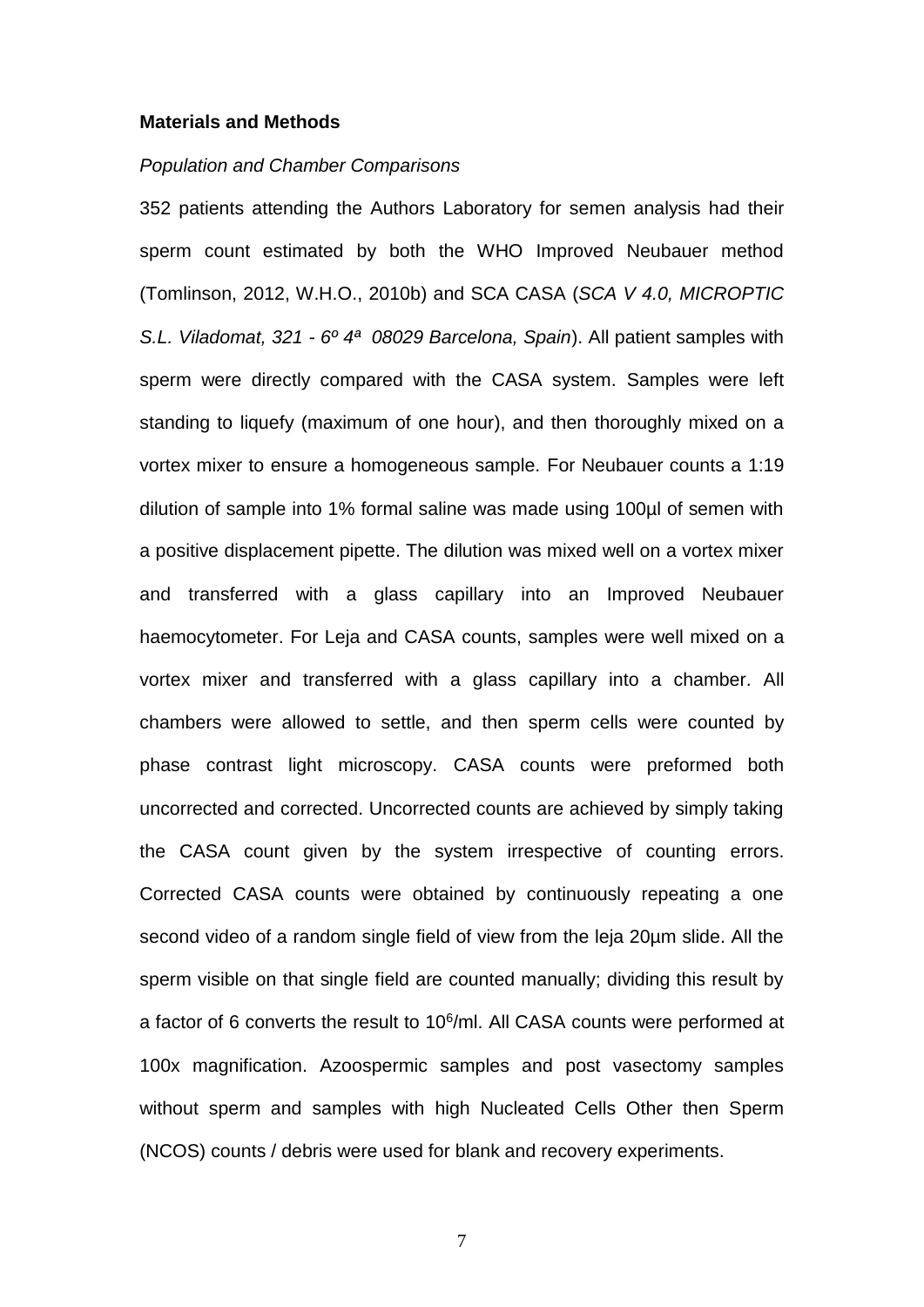#### *Accuracy*

Leja 20µm chambers (*20µm Leja slides, Leja; Gynotec Malden, Nieuw Vennep, The Netherlands*) were prepared with two levels of accubead quality control material (*Hamilton Thorne Biosciences, 100 Cummings Center, Suite 465C, Beverly, MA 01915*). 20 chambers were completely filled with a well mixed aliquot of accubead quality control material (10 chambers for each concentration) and left to stand for 5 minutes. Each chamber was analysed using three then five fields of analysis at 100x magnification.

## *External Quality Control*

UK NEQAS samples used for this project are pooled semen fixed in 10% formalin prepared by the UK NEQAS Reproductive Science Scheme (*Reproductive Medicine, Andrology Laboratories, Saint Mary's Hospital, Manchester, United Kingdom, M13 9WL*). 16 UK NEQAS samples reflecting one year of returns were analysed by SCA CASA and compared to the results of five trained staff.

## *Precision*

Single field and means of three and five fields of analysis was estimated by analysing a minimum of 10 chambers each 10 times to generate CV% for two levels of accubead quality control material, immotile sperm in semen, motile sperm in semen and motile sperm in media. Precision was also calculated for varying numbers of sperm (estimated as the mean number of sperm per motile sperm field). Precision profiles were generated for motile sperm and the effects of increasing field number were also examined.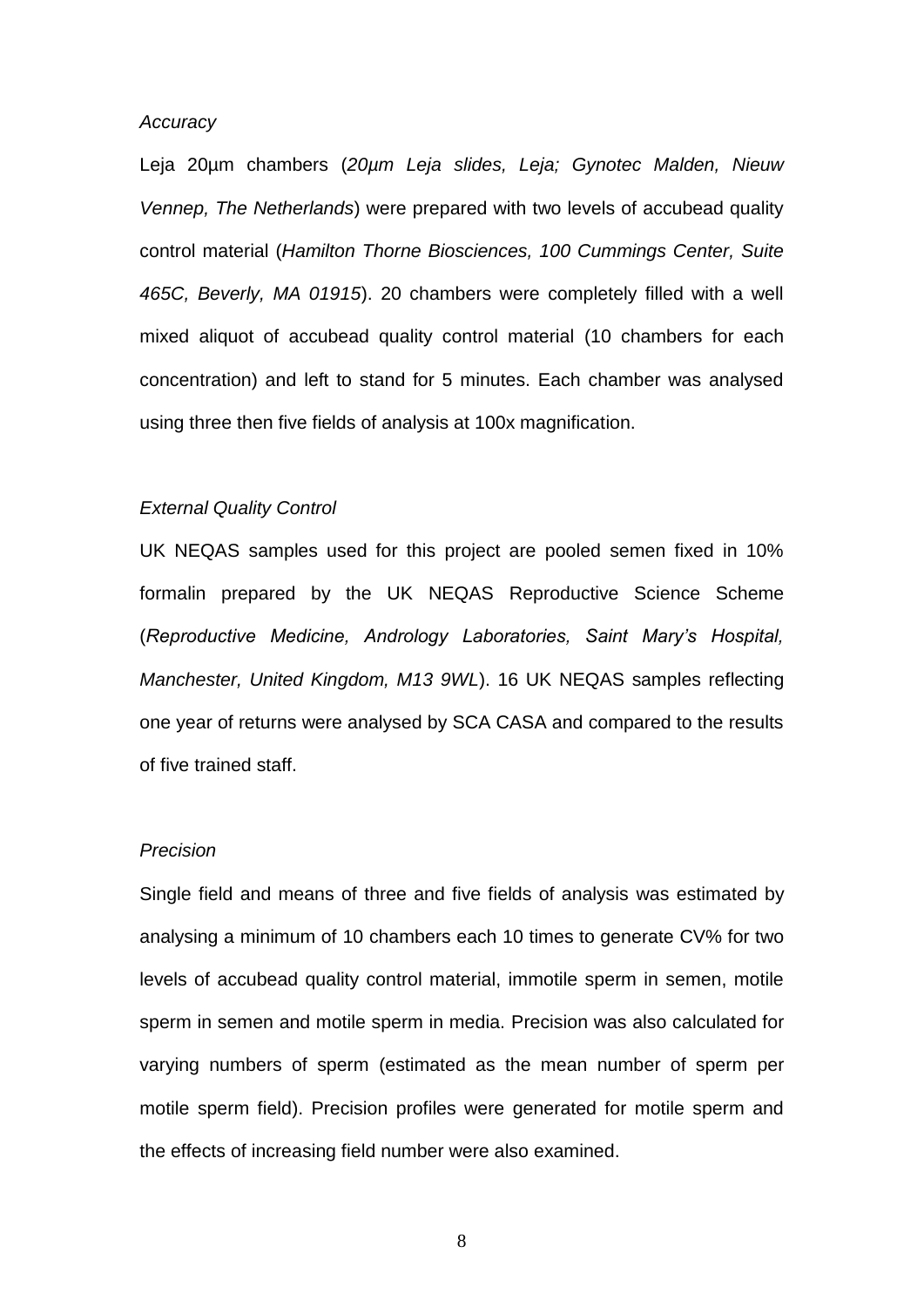## *Linearity*

Linearity was estimated on both sperm in semen and swim sperm in media. A single pool of semen was made as stock solution from the samples of 10 men with high (>80x10<sup>6</sup>/ml) sperm counts. The pooled sample was serial diluted with pooled cell / debris free seminal plasma. Pooled swim sperm from 10 men was centrifuged the supernatant decanted and the pellet re-suspended in 1ml of flushing media (*Origio 1084 1076 Origio a/s Knardrupvej 2 DK-2760 Måløv Denmark*). The concentrated sample was then serial diluted with flushing media. Neat and diluted samples were analysed by the SCA CASA system using means from 5 fields on analysis.

## *Chamber Bias, Dimensions and Segre-Silberberg effects*

Nine specific areas were identified and counted on 10 Leja 20µm chambers for two levels of accubead quality control material. Area 1 was counted first and repeated at the end to test for dehydration effects that occurred during the experiment. Slides had 10 single field analysis made on each area to examine if single field precision was different between area. A further test of the SS effect was performed with 16 semen samples of immotile sperm measured for the same 9 areas as described.

## *Recovery Experiments*

10 separate SCA CASA count estimations were made on concentrated pooled semen spiked into cell free pooled seminal plasma and sperm free seminal plasma with a high concentration of NCOS / debris. Percentage recovery was calculated for each estimation.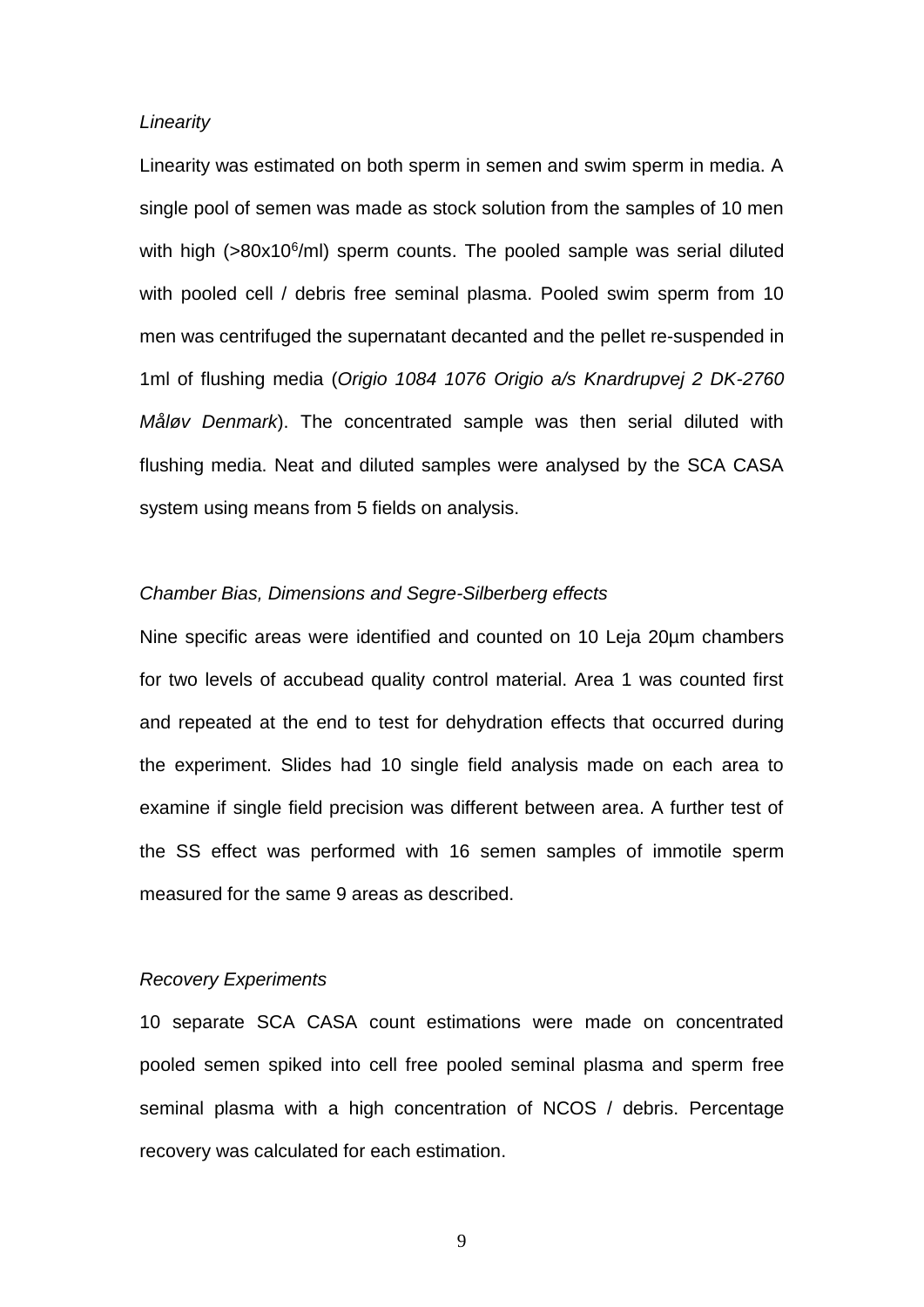#### *Clinical Decision Tables*

Agreement between both the Improved Neubauer and the Leja 20µm manual method with uncorrected and corrected SCA CASA counts for three clinically important ranges (1-5 x 10<sup>6</sup>, 6-15 x 10<sup>6</sup>, and > 15 x 10<sup>6</sup>) were made. The number of comparisons, correlation within the given range, p value and the percentage agreement of results within the range were calculated for each separate clinically significant range.

## *ROC Analysis*

1011 intrauterine insemination (IUI) preparation results from 530 patients between February 2008 until May 2012 were collated and analysed. All men who achieved a pregnancy with their partner after IUI from that or subsequent samples (191 semen samples from 102 men) were compared to all men who did not achieve a pregnancy with IUI (823 semen samples from 436 men). Separate comparisons were made using SCA CASA data from May 2012 until December 2012 (16 successful couples, 74 unsuccessful).

## *Statistics*

Correlations were performed by Spearman's and regression lines calculated using Deming's regression for all analysis between manual counting chambers and SCA CASA. Linear regression was used for linearity experiments. Bland-Altman plots were constructed to test for bias. Significant differences between counts from 9 different areas of the Leja 20µm chamber were tested for by ANOVA with Dunns as a post hoc test. Significant differences between proximal, central and distal areas of the chamber were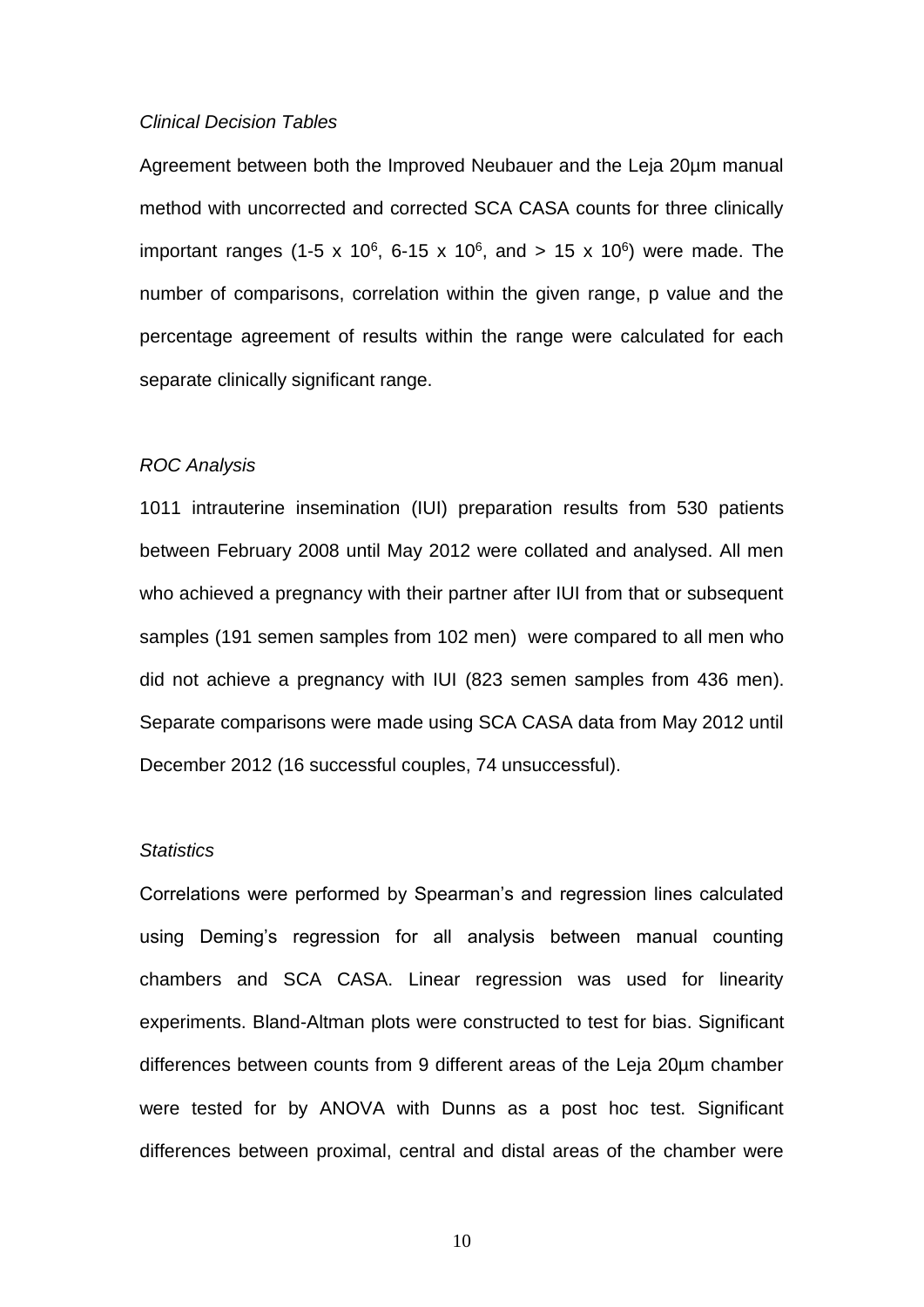tested by unpaired t test. The data was analysed using Prism version 4.0 (*GraphPad Version 4.01,San Diego, CA, USA, www.graphpad.com*) on a Samsung personal computer (*Samsung NC10 Samsung Electronics, Samsung.com*). Receiver Operator Characteristic graphs and data were produced using IBM SPSS (*http://www.01.ibm.com/software/uk*)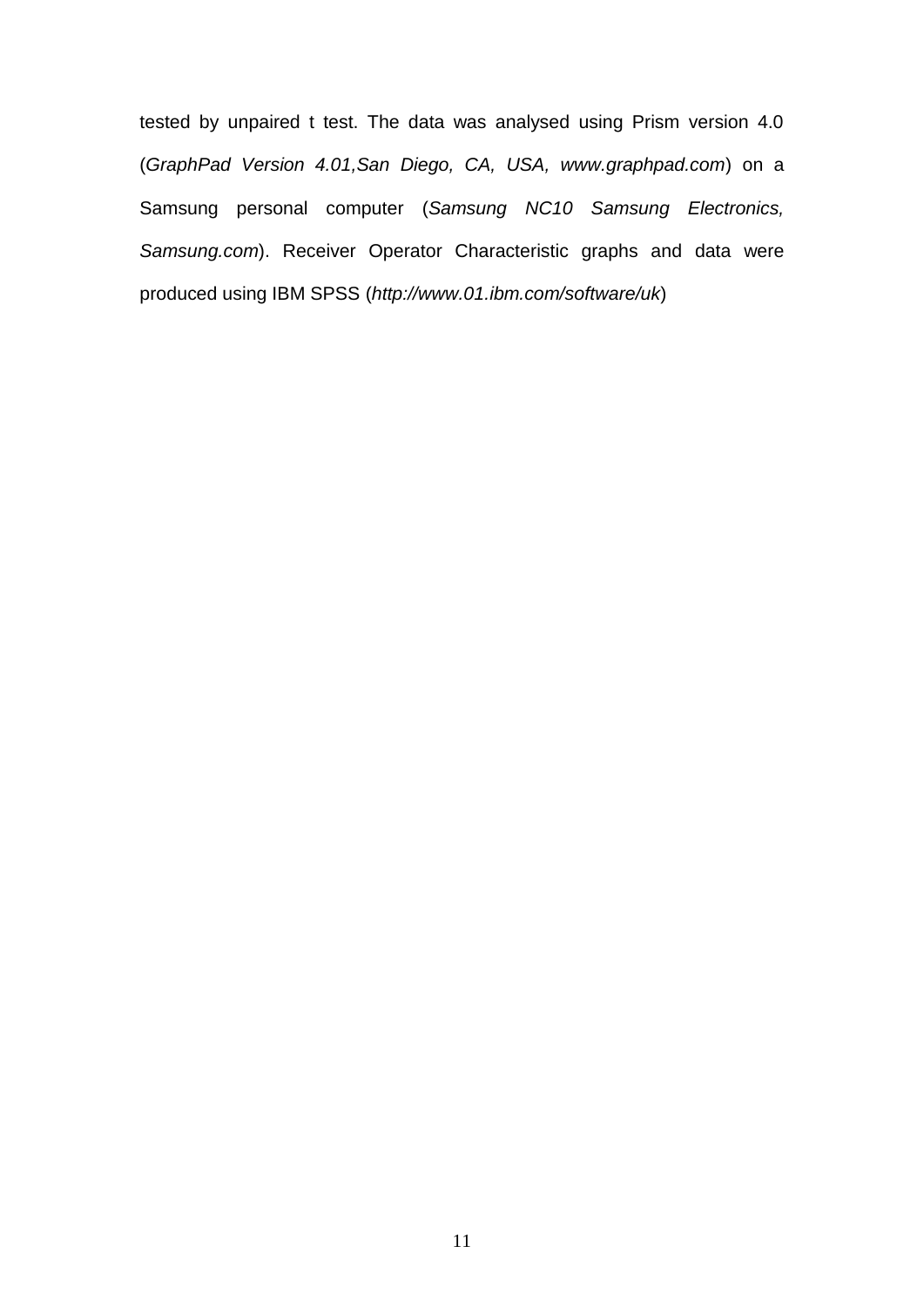# **Results**

## *Chamber Comparisons*

The sperm count results of trained staff from the Andrology Laboratory at Hammersmith Hospital (combined results of four operators using both Improved Neubauer and Leja 20µm manual counting methods) showed a strong correlation with SCA CASA ( $r^2$  = 0.95) without correcting for counting errors (see Figure 1). A strong correlation with SCA CASA was also evident when the two manual counting methods were separated, Neubauer ( $r^2 = 0.94$ ) and Leja ( $r^2$  = 0.92). However overestimation of low (<15x10<sup>6</sup>) sperm counts was noted and resulted in poor correlations at those concentrations: counts ≤5x10<sup>6</sup> Neubauer (r<sup>2</sup>=0.66) and Leja (r<sup>2</sup>=0.56), counts 5-15x10<sup>6</sup> Neubauer  $(r^2=0.64)$  and Leja  $(r^2=0.74)$ .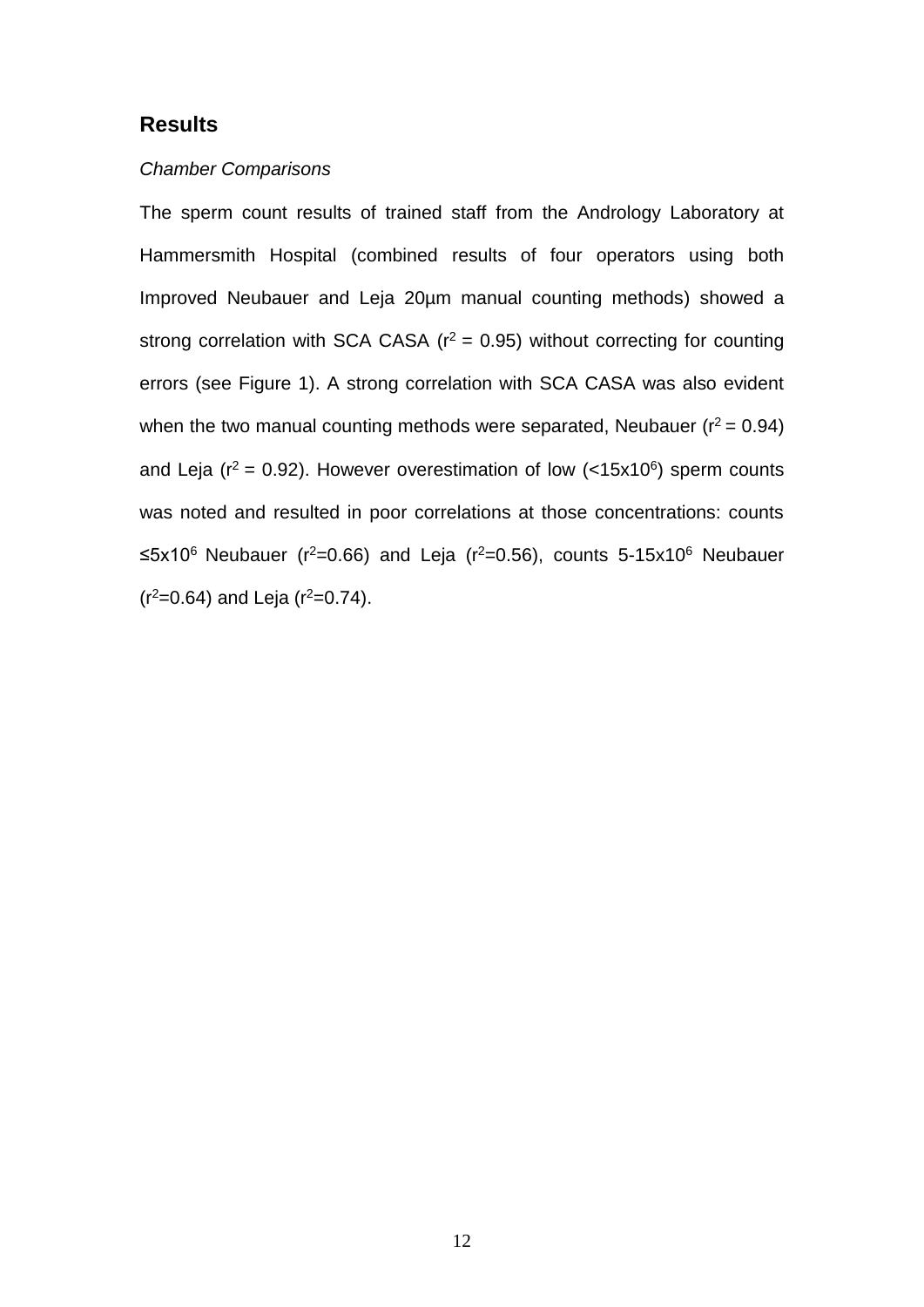

Figure 1. Correlation of Manual Counting Methods with SCA CASA*.* Spermatozoa counts for 352 patient's samples were measured by Neubauer or Leja 20µm chambers and by the SCA CASA system.

Overestimation was demonstrated on Bland-Altman plots as a moderate positive bias at low counts compared to the Improved Neubauer chamber and a large positive proportional bias compared to the Leja 20µm chamber. The positive bias was increased at counts < $30x10^6$  and reduced at counts  $\geq 30x10^6$ (see Fig 2). To correct for this bias Further tests on samples with sperm counts < 30x10<sup>6</sup> demonstrated that capturing a one second video from SCA CASA and manually counting all the sperm on the computer screen correlated highly ( $r^2$  = 0.99) with the manual Leja 20 $\mu$ m method. Using this method of performing counts from the CASA screen for results < 30x10<sup>6</sup> combined with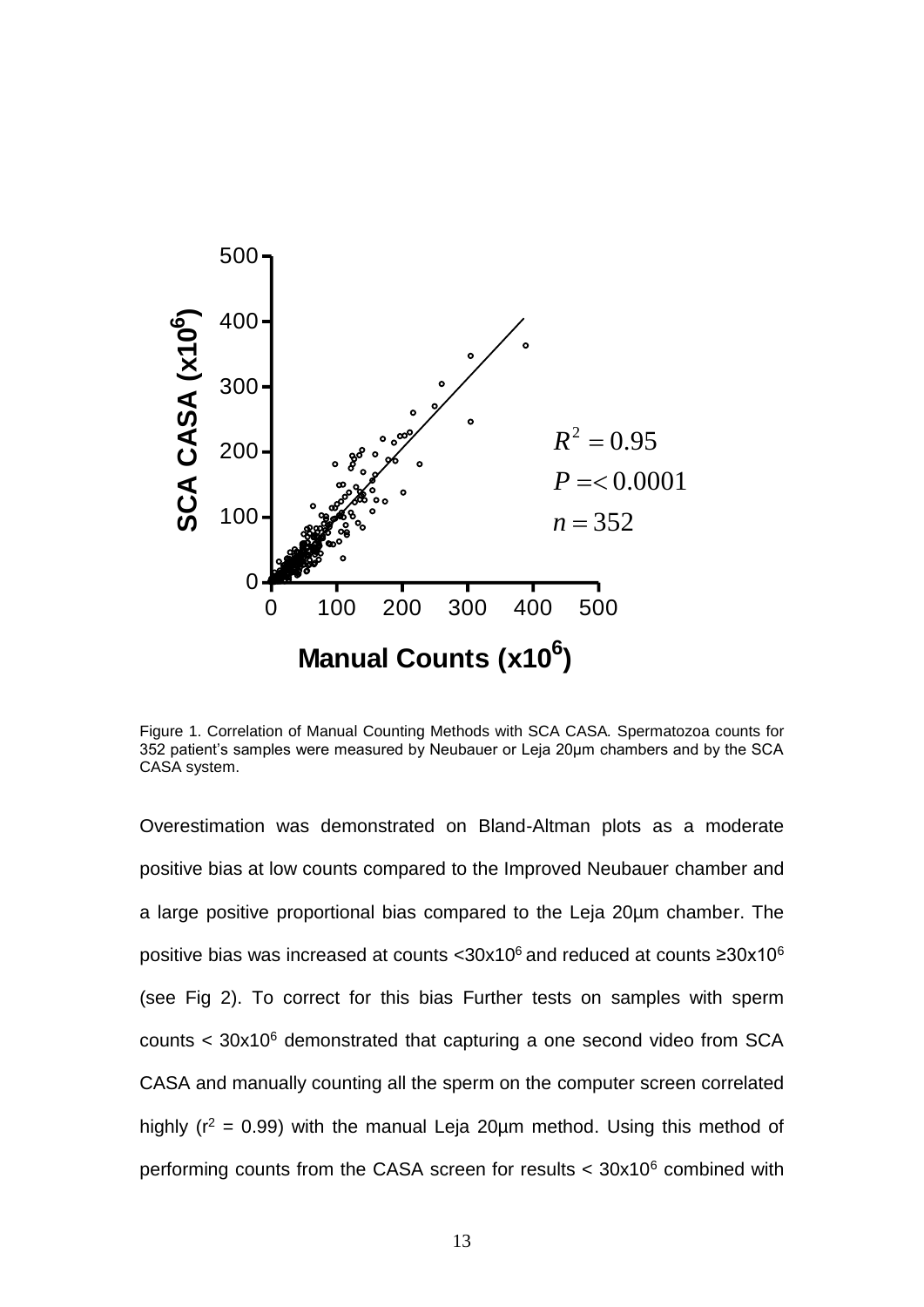uncorrected CASA counts for results  $\geq 30x10^6$  resulted in excellent overall correlation against the Improved Neubauer method ( $r^2 = 0.98$ ). There was no bias observed using the one-second videos from the SCA CASA screen (see Figure 2).



Figure 2. Bland-Altman of SCA CASA bias. (A) Difference (SCA count – Improved Neubauer Count) vs average count. CASA results are not corrected for observed counting errors. (B) Difference (SCA count – Leja Count) vs. average count. CASA results are not corrected for observed counting errors. (C) Difference (SCA screen count – Leja Manual Count) vs. average count. CASA results are corrected for observed counting errors.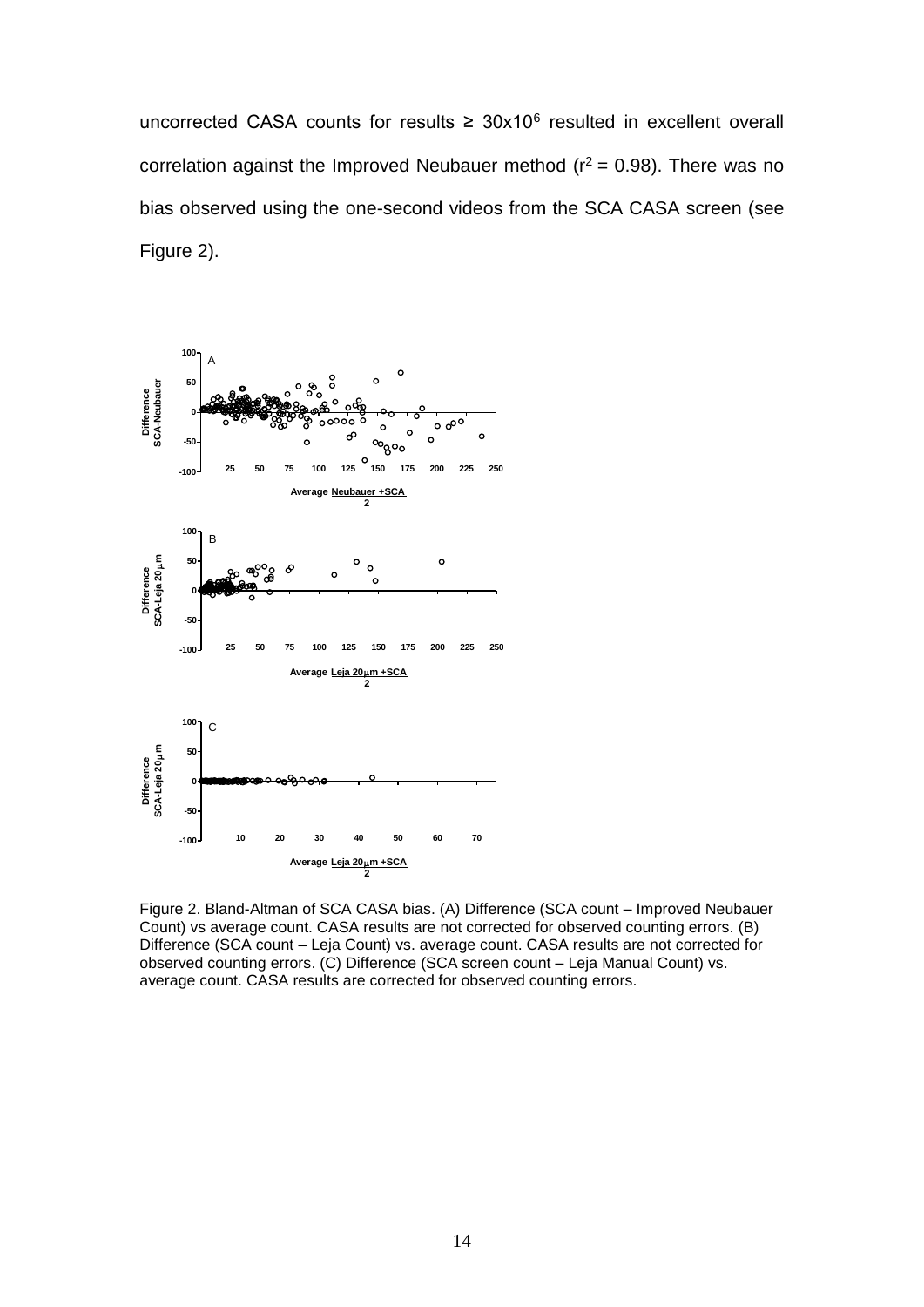#### *Precision*

Single field precision was excellent with mean CV% < 1% on latex beads and a mean CV% of 2.4% on immotile sperm. Unsurprisingly analysis of motile sperm resulted in higher single field CV% (mean of 3.6% for semen, mean of 4.5% for swim sperm). Both motile and immotile sperm in semen and swim sperm displayed a heteroscedastic precision profile with optimal precision at approximately 200 to 600 sperm per field. Multiple field precision was predictably higher than single field precision, though optimal multiple field precision was also approximately 200 to 600 sperm per field (see Figure 3). Precision decreased markedly below 100 sperm per field. Precision improves for each increase in field number included in the final analysis, though each increase yields a smaller improvement (see Table I).



Figure 3. Motile Sperm Precision Profile*.* Three or five random fields were analysed for each Leja 20µm chamber by SCA CASA. Mean CV% are graphed against the mean number of sperm per field for the chamber.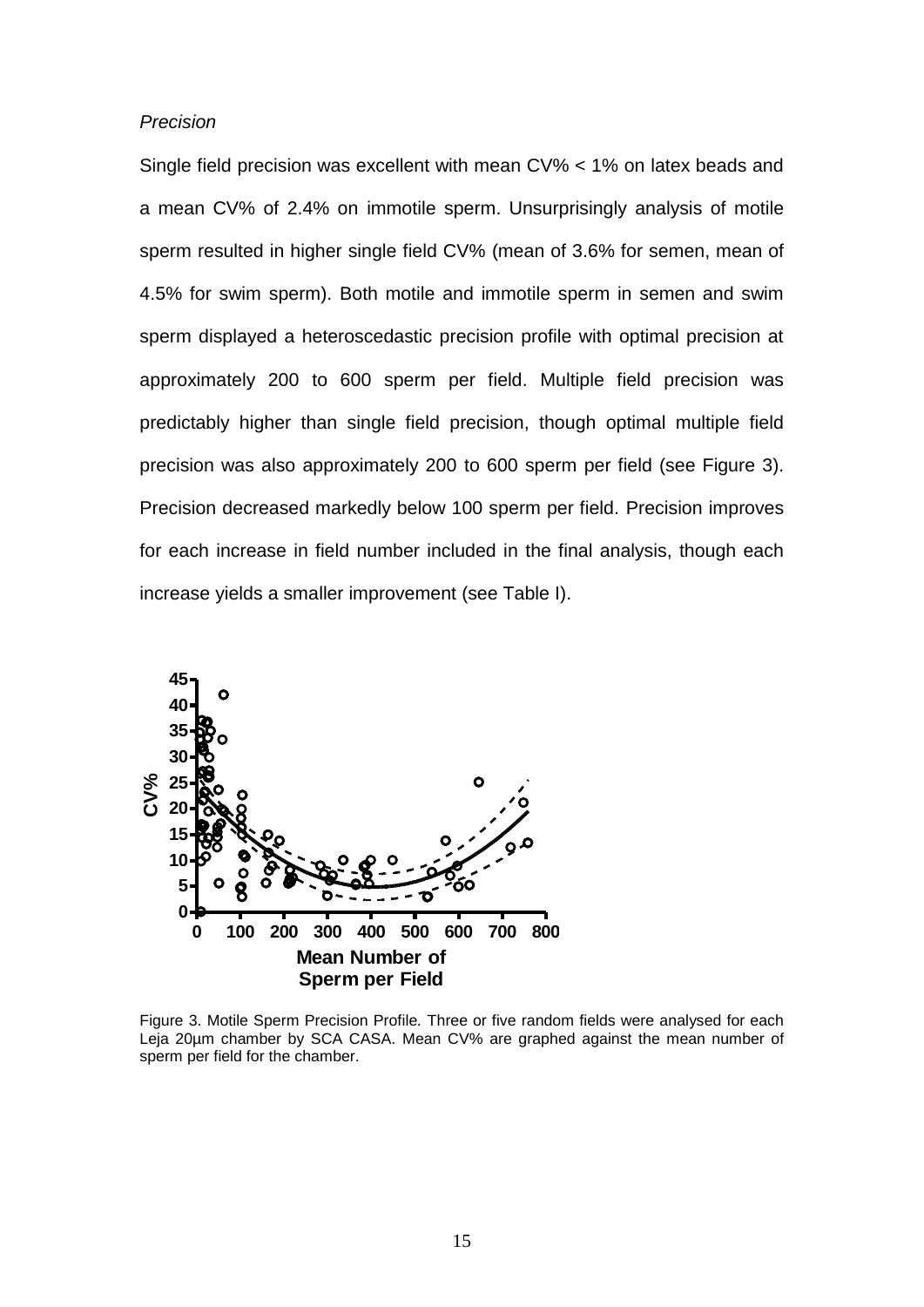|                       | <b>Field Number</b> |                 |                 |
|-----------------------|---------------------|-----------------|-----------------|
| Category              | 1                   | 3               | 5               |
| Accubeads High        | 14.0 (13.4-14.5)    | $6.8(5.9-7.7)$  | $4.0(3.5-4.5)$  |
| <b>Accubeads Low</b>  | 17.9 (15.8-20.0)    | $6.9(3.3-10.4)$ | $6.3(2.9-9.7)$  |
| Immotile Sperm        | 18.4 (14.0-23.0)    | $7.6(6.1-9.2)$  | $5.7(4.4-7.0)$  |
| Motile Sperm in Semen | 17.2 (7.9-26.5)     | $7.2(0.3-14.2)$ | $3.0(0.5-5.6)$  |
| Mptile Sperm in Media | 15.7 (8.5-22.9)     | $8.2(0.5-16.0)$ | $6.3(1.1-11.4)$ |

Table I Effects of Field Number on Precision. 10 separate fields were analysed per chamber by SCA CASA to generate a multiple field CV%. The CV% was calculated for repeat measures of one, three and five fields.

#### *Linearity*

Pooled semen from 10 men with high (>80x10<sup>6</sup>/ml) sperm counts serially diluted with pooled cell free seminal plasma and analysed by the SCA CASA system demonstrated excellent linearity  $(r^2=0.99)$ . Pooled swim sperm centrifuged to pellet and re-suspended in flushing media then serial diluted with flushing media also demonstrated excellent linearity  $(r^2=0.95)$ .

## *External Quality Control*

SCA CASA achieved the second highest correlation ( $r^2 = 0.97$ ) against one year of UKNEQAS samples when compared to five trained staff  $(r^2 = 0.98,$ 0.93, 0.92, 0.92 and 0.72) from a laboratory that has never been a poor performer. While result bias compared to NEQAS consensus values for the Improved Neubauer was observed in two of the trained staff on Bland-Altman plots, no bias was detected on SCA CASA results.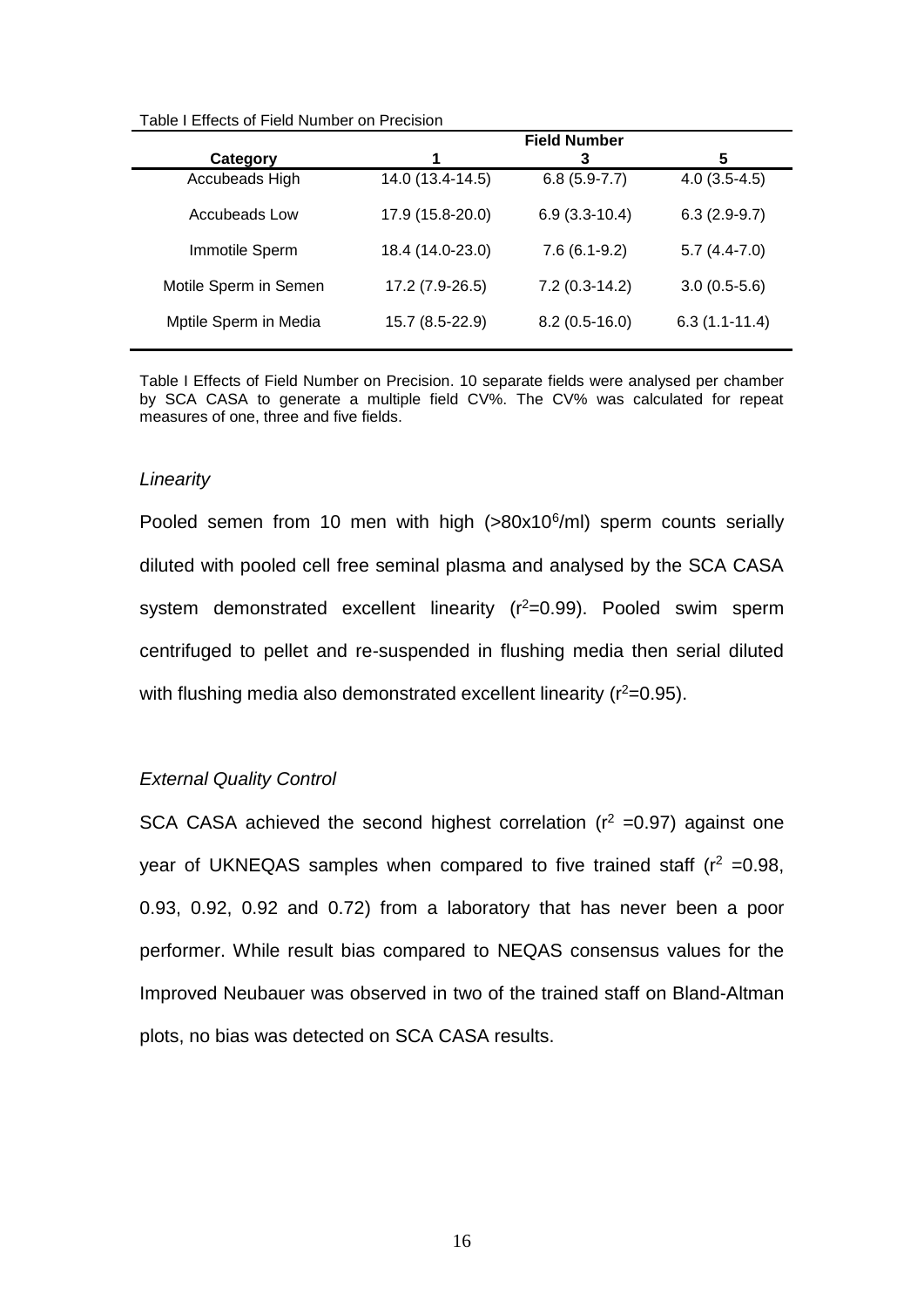## *Uneven Flow Effects*

In a series of experiments testing the Segre-Silberberg (SS) effect the same 9 areas were counted on 10 Leja 20µm chambers for both levels of accubead quality control material. Distal areas had significantly (p<0.001) higher latex bead counts than the central and proximal areas. This effect became insignificant once three fields of analysis including one proximal, central and distal field were included for each count. Further tests of the SS effect was performed on immotile sperm in semen measured for the same 9 slide areas demonstrated two significantly different counts using ANOVA, which again became insignificant once three fields of analysis were used to calculate a mean count.

## *Recovery Experiments*

SCA CASA count estimations from sperm spiked into cell free pooled seminal plasma and cell free seminal plasma with a high concentration of NCOS and debris demonstrated a large increase in sperm counts in samples with a high concentration of NCOS and debris (mean recovery cell free seminal plasma 98%, mean recovery NCOS and debris 176%).

The observed positive bias with uncorrected CASA misidentification of NCOS and debris as sperm, has the potential to result in clinically significant misclassification. Using the SCA CASA with no correction results in overestimations of count at concentrations below 15x10<sup>6</sup>. Approximately 80% of Neubauer and 33% of Leja 20µm count results between 1 and 5x10<sup>6</sup> were reclassified by the CASA system as being significantly higher. The SCA CASA system cannot be used without the addition of a corrective step at low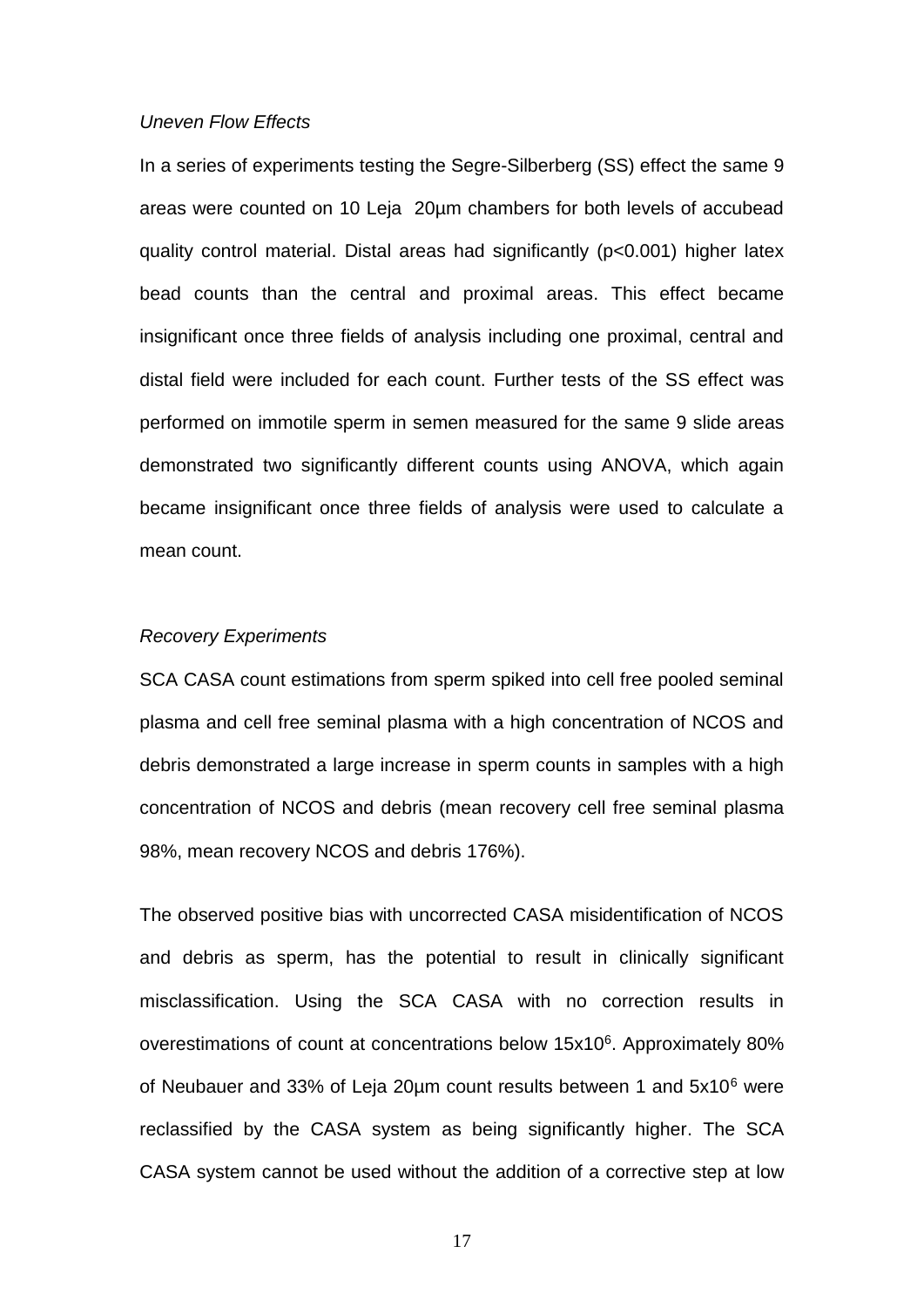concentrations. Uncorrected SCA CASA exhibited much improved performance at concentrations above 15x10<sup>6</sup>. In contrast to the uncorrected SCA CASA counts, the corrected SCA CASA counts at concentrations below 15x10<sup>6</sup> displayed far greater agreement with the manual Leja 20µm method. Using the manual CASA corrected count to calculate sperm concentrations ≤ 30x10<sup>6</sup> and the automatic (uncorrected) CASA count for sperm concentrations  $>$  30x10<sup>6</sup> results in high correlations ( $r^2$  = 0.98, p = <0.0001) with the manual counting methods.

A comparison between using traditional neubauer counts and CASA counts demonstrated that count data generated by CASA offered superior prediction using ROC analysis. Traditional Neubauer counts for sperm count gave an area under the curve of 0.50 (95% CI 0.44-0.56), whole ejaculate counts 0.52 (95% CI 0.46-0.58) and inseminate counts 0.56 (95% CI 0.50-0.62) (see figure 4). In comparison CASA sperm counts gave an area under the curve of 0.69 (95% CI 0.57-0.81), whole ejaculate counts 0.68 (95% CI 0.56-0.81) and inseminate counts 0.68 (95% CI 0.54-0.83) (see figure 5).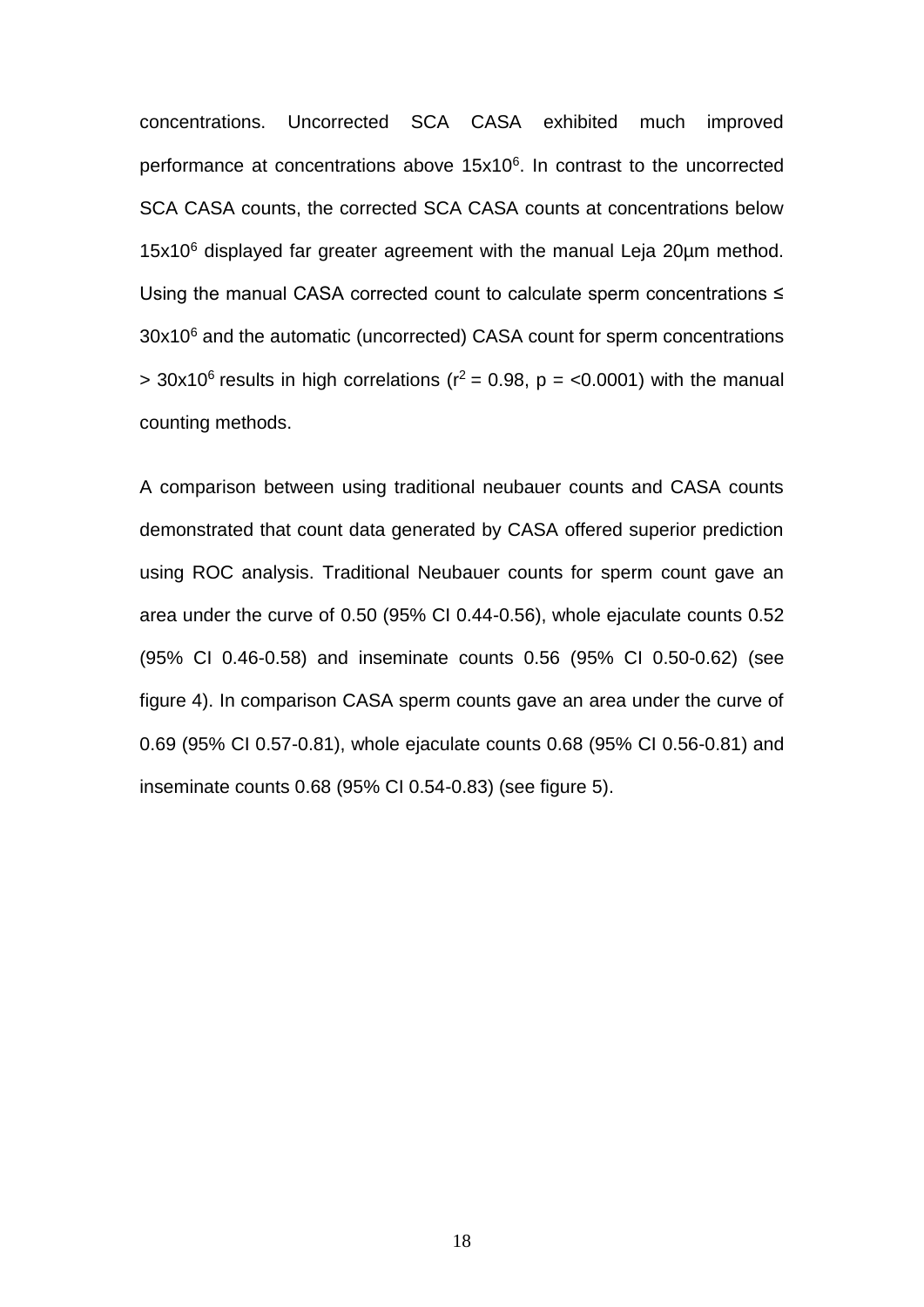

Diagonal segments are produced by ties.

Figure 4. ROC analysis of sperm count, ejaculate count and inseminate count parameters by cycle. 86 inseminates from men who achieved a pregnancy with their partner with IUI from that cycle are compared with 735 samples from men who failed to conceive with that cycle. All count data was generated from Neubauer.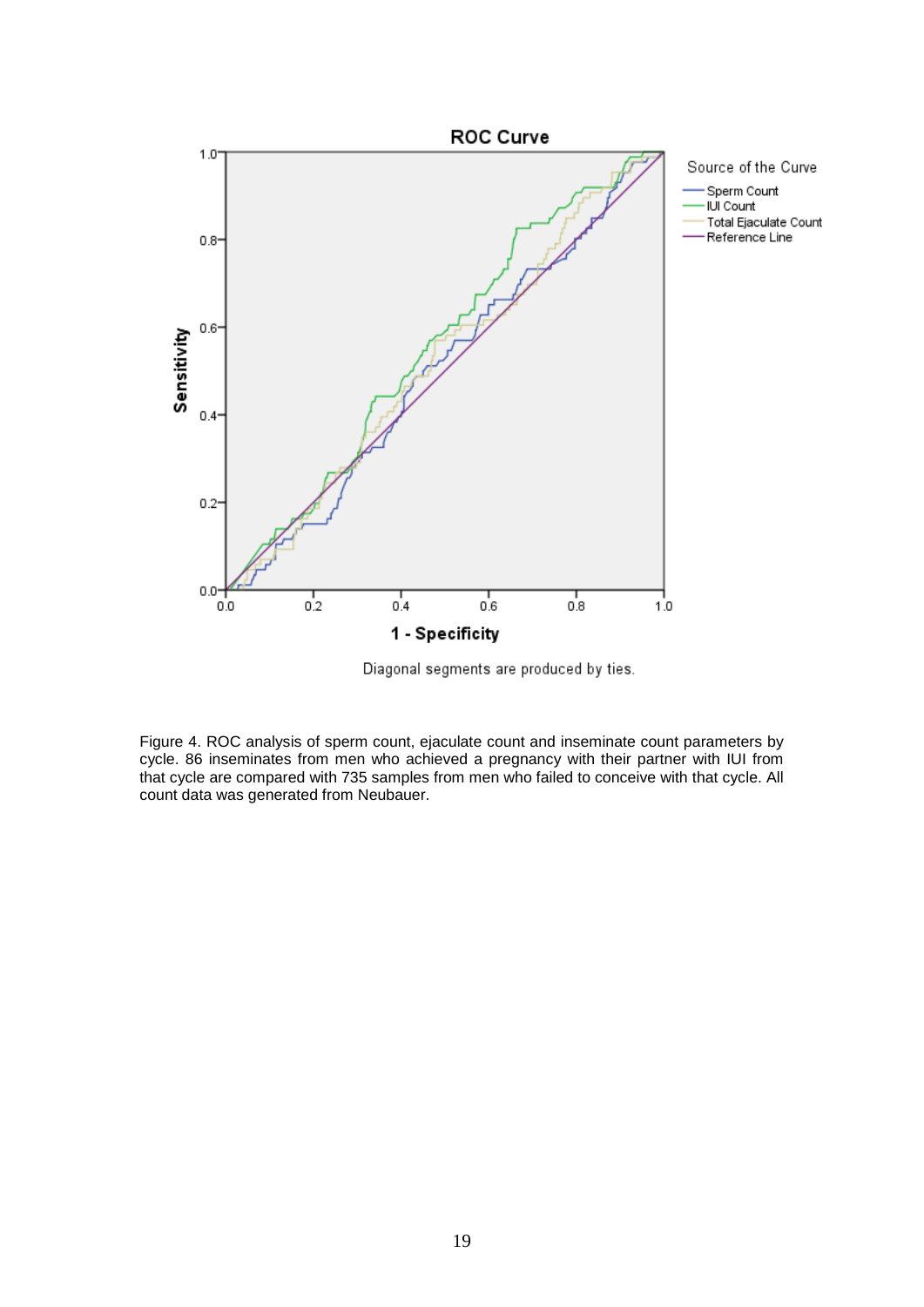

Diagonal segments are produced by ties.

Figure 5. ROC analysis of sperm count, ejaculate count and inseminate count parameters by cycle. 16 inseminates from men who achieved a pregnancy with their partner with IUI from that cycle are compared with 174 samples from men who failed to conceive with that cycle. All count data was generated from SCA CASA.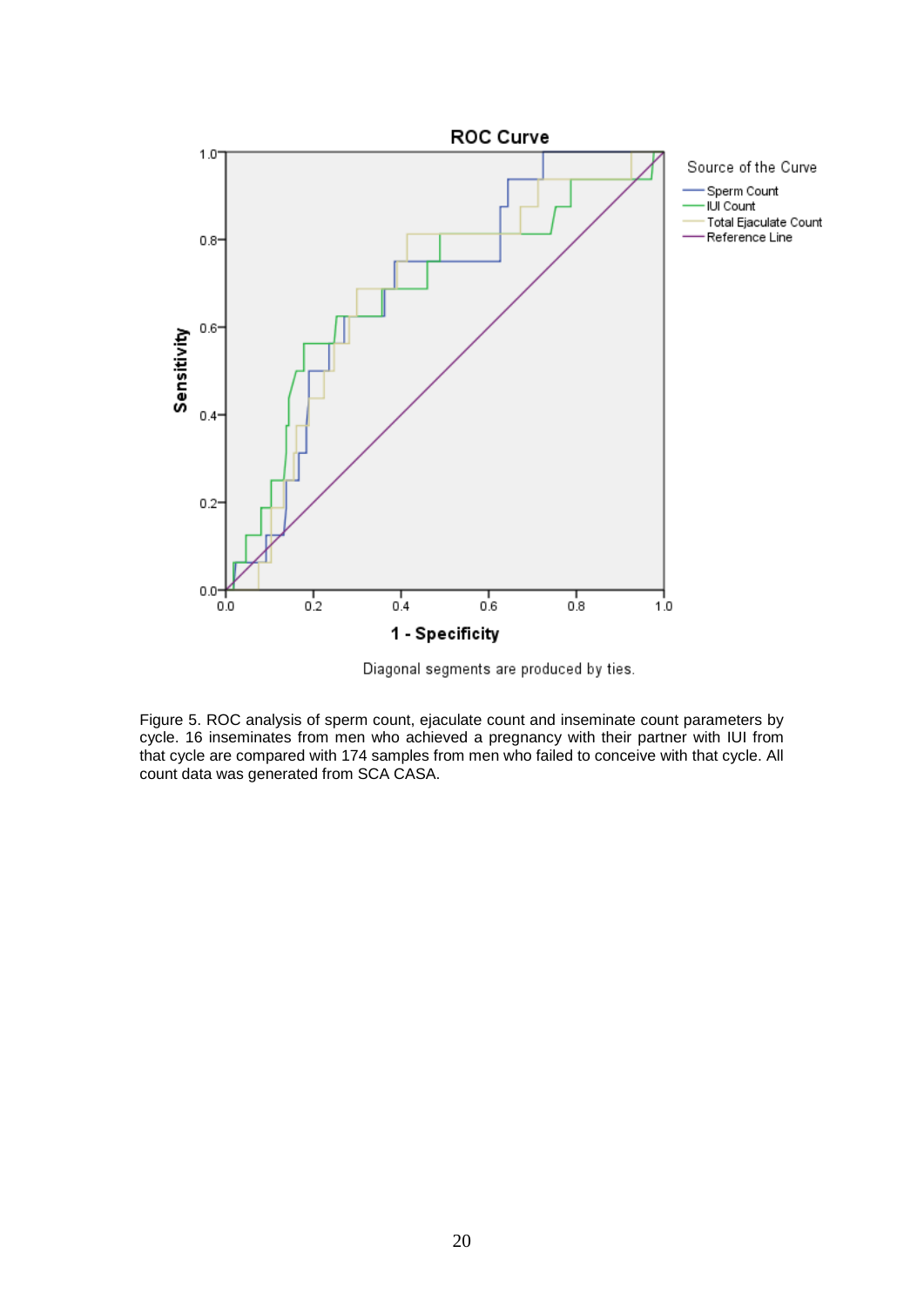#### **Discussion**

This study provided the process validation required to adopt the SCA CASA system as the main method used to count sperm in a busy diagnostic andrology laboratory. The SCA CASA system has to the author's knowledge not previously been validated for use to count human sperm. SCA CASA was compared against the Improved Neubauer chamber and performed well with the exception of low counts. A further method of counting low sperm numbers directly from the CASA screen was developed which performed well. The technology was generally well received by laboratory staff though some initial mistrust was evident. After process validation was completed, SCA CASA has provided the laboratory with a rapid precise sperm counting method that counts far greater numbers than traditional manual methods allow.

There are pros and cons of using Leja style 20µm chambers with CASA compared to manual haemocytometers when the WHO recommendations [\(W.H.O, 2010,](#page-31-5) [W.H.O., 2010b,](#page-31-4) [W.H.O., 2010d\)](#page-32-2) are considered. The SCA CASA system is not advanced enough to count only whole sperm, thus all cells of similar size to sperm, including sperm without tails are counted. However several haemocytometer specific errors are also avoided. The rigorous sperm head and tail position rules for counting sperm in relation to haemocytometer chamber grid lines are unnecessary. The problems associated with coverslips such as correct thickness, poor fit, and whether or not use clamps are removed. Likewise dilution errors and positive displacement pipette errors are completely eliminated. Other sources of analytical error occuring from vortexting, filling chambers, and time frames for analysis are also at least in theory reduced. CASA certainly makes data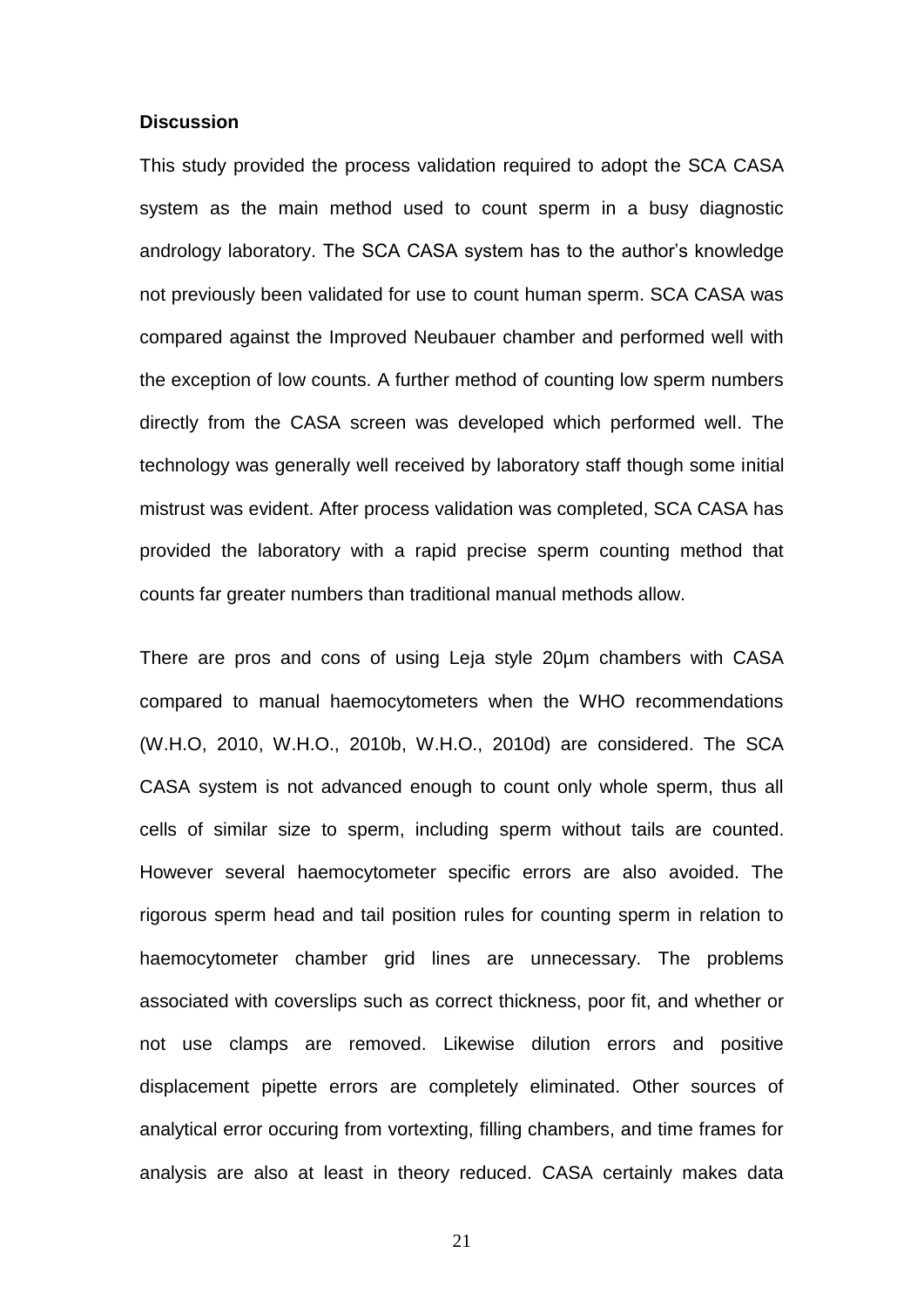collection more accessible than manual counting methods, with the forthcoming necessity of uncertainty measurements for all UK diagnostic tests, this feature of CASA may be of particular interest to regulated diagnostic laboratories.

Manual semen analysis is a time consuming process that needs to performed to a high standard with trained individuals in laboratories with robust quality assurance in order to produce clinically relevant results [\(Björndahl et al.,](#page-27-9)  [2004,](#page-27-9) [Pacey, 2006a,](#page-30-7) [Tomlinson et al., 1999,](#page-31-8) [Tomlinson et al., 2010\)](#page-31-6). However, the current cost pressures on laboratories are counterproductive to environments that produce such quality and unfortunately this is unlikely to change. Validated CASA systems have the potential to remove some sources of analytical error and dramatically increase the number of sperm analysed and thus should improve precision. CASA is more rapid than traditional semen analysis and as all technicians will be using the same automated system operator bias should be less of a problem. The training is less intense than manual methods and with automation individuals are likely less inclined or able to drift from the method. With time, increases in precision should yield more clinically relevant results and may remove some of the concerns about the clinical use of semen analysis.

Previous work has demonstrated advanced CASA systems can accurately count sperm [\(Garrett et al., 2003,](#page-28-6) [Zinaman et al., 1996\)](#page-32-3). This current work agrees with that evidence: SCA CASA was very accurate with latex bead concentrations and correlated against one year of UKNEQAS at least as well as trained andrologists without observable bias. While one year of NEQAS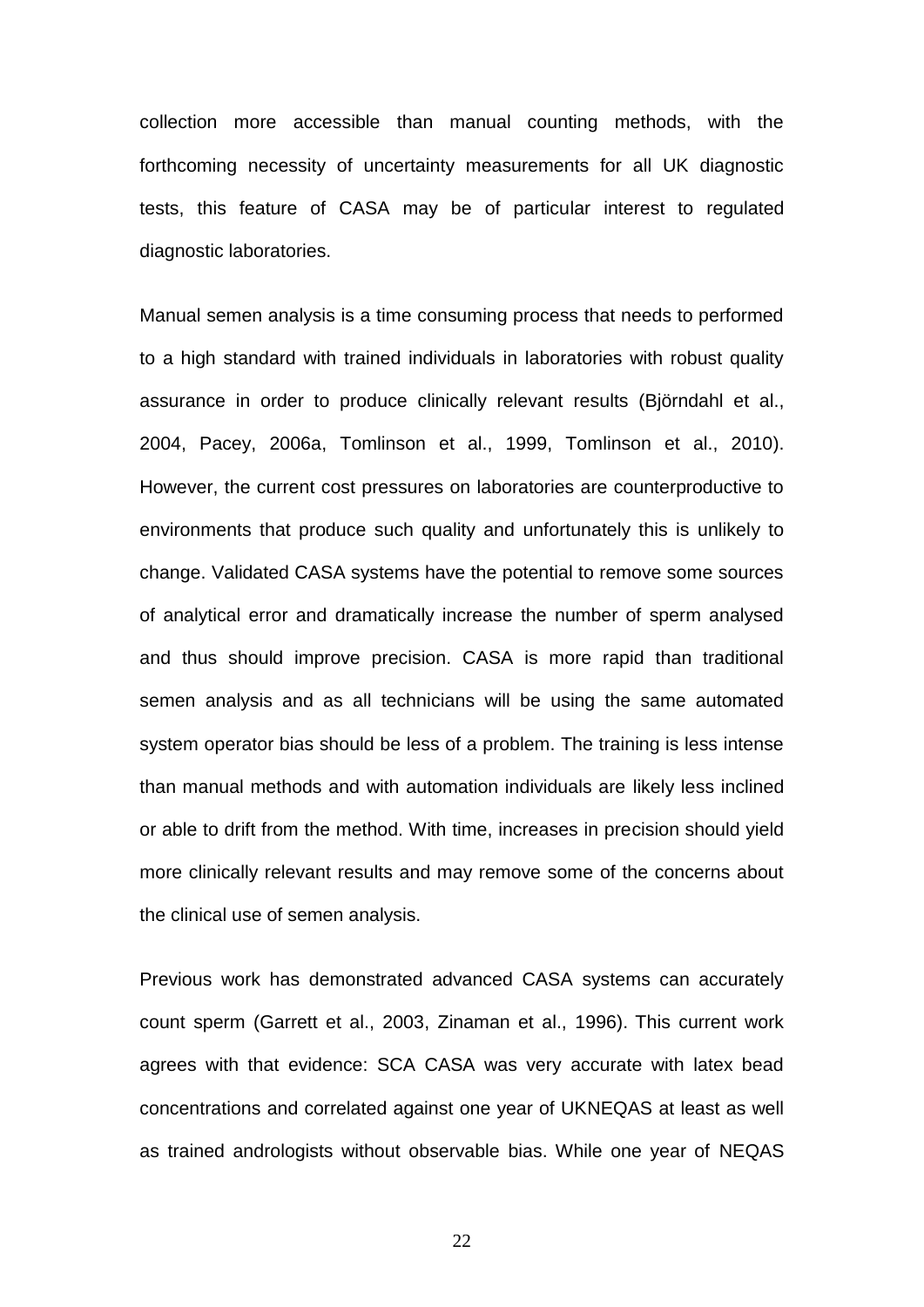data is only 16 samples and further data is required, from the initial assessment adopting SCA CASA would appear to improve NEQAS returns for our laboratory.

Uncorrected SCA CASA results correlated highly with both Improved Neubauer and Leja 20µm chambers, however low concentrations (<30x10<sup>6</sup>) correlations were poor due to overestimation of sperm. Overestimations at this range have clinical implications and thus uncorrected SCA CASA counts cannot be used to replace current counting methods for low sperm counts. However, capturing a one second video and manually counting sperm from the SCA CASA screen eliminates this error and results in excellent correlation at low concentration.

Poor correlations at low sperm concentrations were observed to be caused by erroneous counting of random small NCOS, cell debris and tailless sperm heads. This overestimation with CASA due to misclassification of particulate debris has been previously recognised [\(ESHRE, 1998,](#page-28-8) [Tomlinson et al.,](#page-31-6)  [2010\)](#page-31-6) and appears to be a common CASA problem. The positive bias was increased at results <30x10<sup>6</sup> and reduced at ≥30x10<sup>6</sup>. The error still occurs at higher concentrations but because of a proportional effect it appears reduced in relation to the count. There was no bias observed using the one second videos from the SCA CASA screen. Using this combined approach of reporting uncorrected counts  $\geq 30x10^6$  and counting from the SCA CASA screen for results  $<30x10^6$ , bias appeared to be minimal at the critical cut off values for clinical reporting.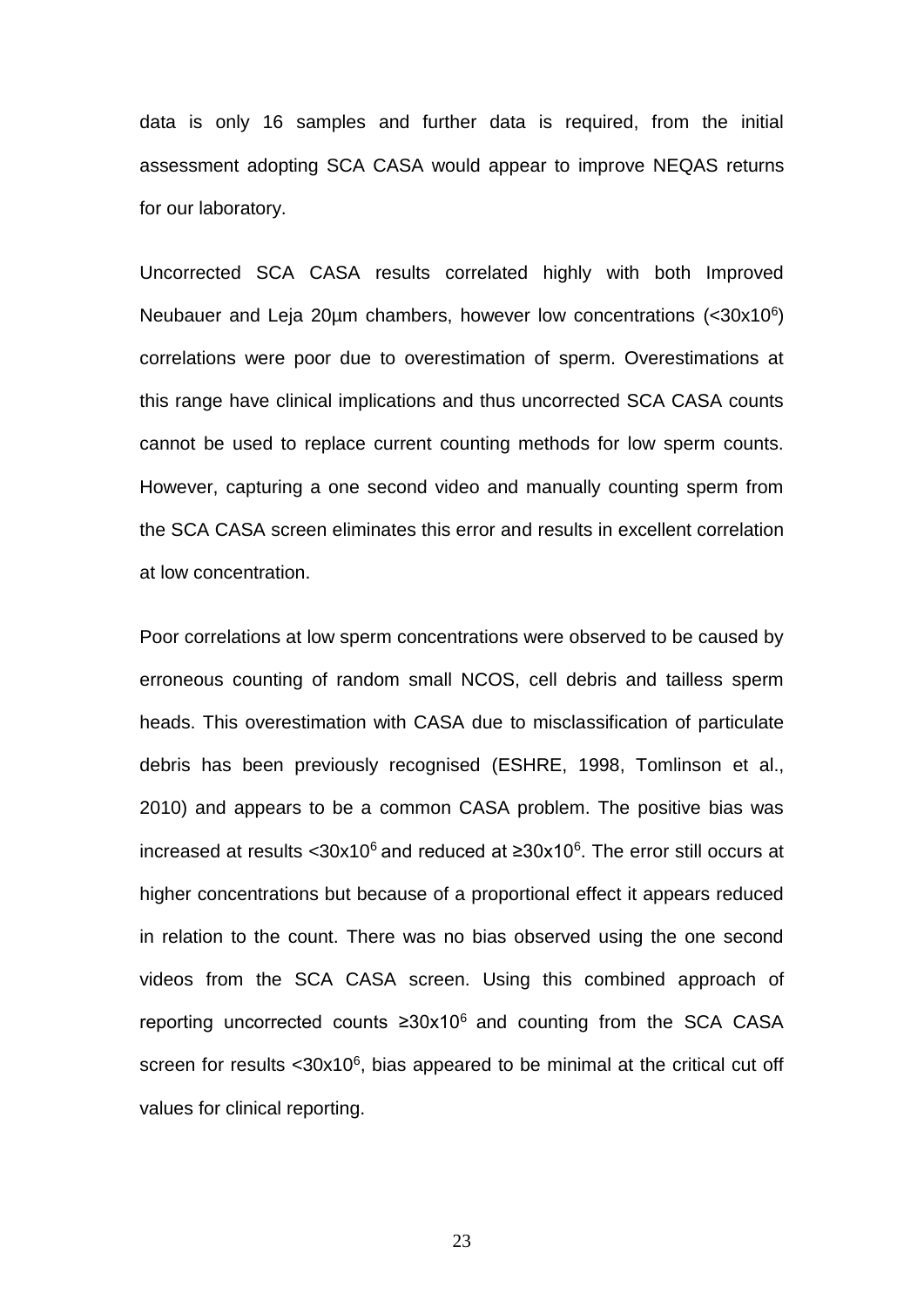Precision of SCA CASA was generally excellent with optimal precision at approximately 200-600 sperm per field. This was true for both single and multiple field precision tests. Large increases in imprecision were observed at descending concentrations below 100 sperm per field, though it was demonstrated that mean results from three fields of analysis give acceptable precision for all categories tested. While increasing the field number beyond three fields does decrease imprecision the gain is not large and because of the corresponding time increase may not be warranted for routine diagnostic work.

In addition to the count overestimation errors, several other specific types of error were observed from the SCA CASA system when used with the Leja 20µm chambers. Infrequent counting errors occurred when SCA CASA analysed phantom motile sperm; this was always graded as WHO class b motility and invariably occurs as multiple phantom tracks. This error appears to be the result of poor focus / contrast or dirty lenses / chamber. An additional infrequent error related to poor focus / contrast was the counting of immotile sperm twice. Both of these gross errors are easily identified and removed by re-achieving Kholler illumination / Phase contrast and cleaning and optimising the microscope. Additionally sperm were occasionally not detected, however this was infrequent and while the CASA operator does have the option of adding the sperm back in manually, at 100x magnification each sperm added only increases the count by  $0.2x10<sup>6</sup>$  for that particular field. Unless many sperm have been missed the error may be considered too small to warrant the time to correct. While the overestimation due to miscounting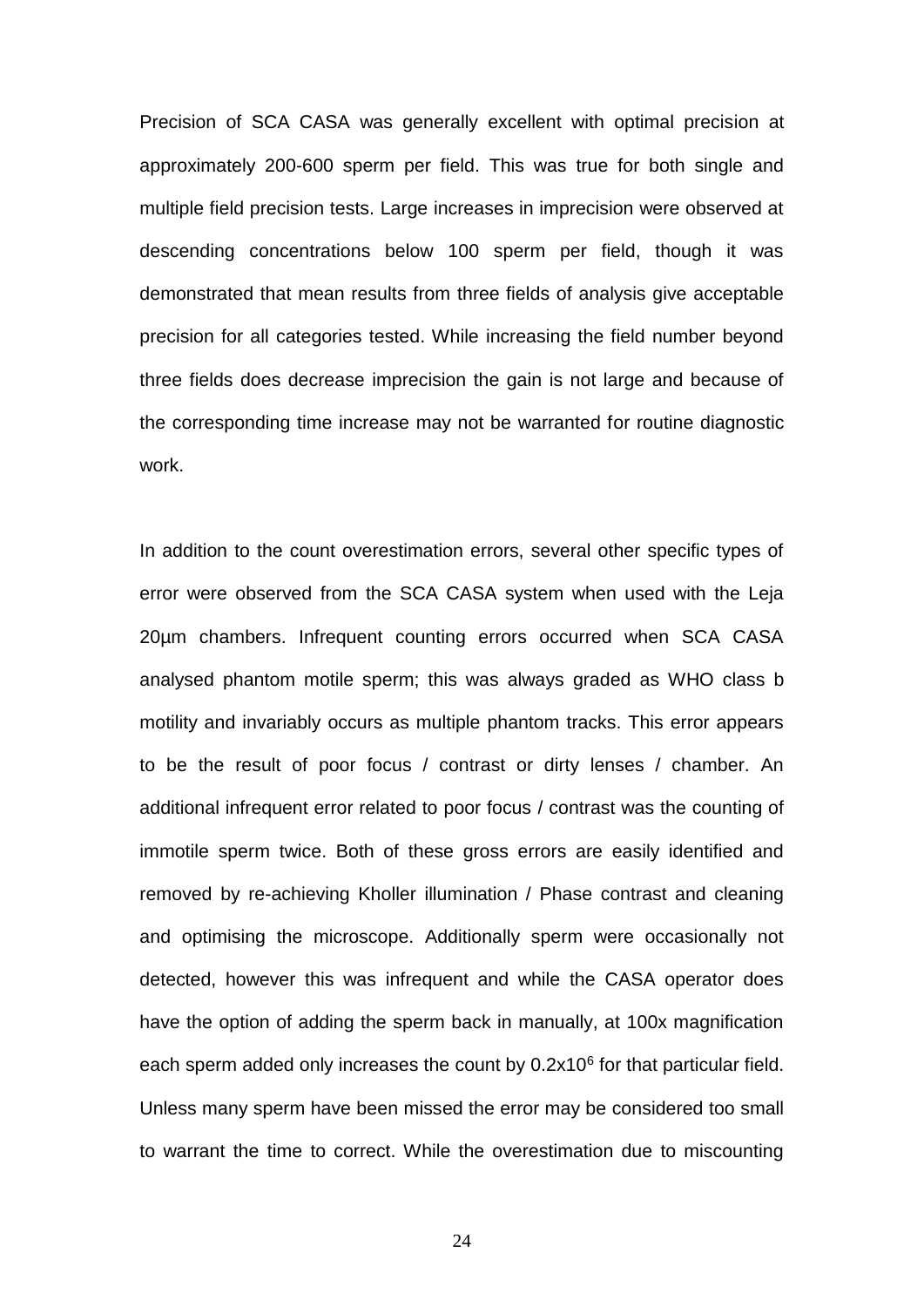has the potential to be a large and clinically relevant error, trained technicians should have little difficulty recognising when the error has occurred and either correcting the result or counting that particular sample with a different method. Another source of error previously described for 20µm chambers which relates to uneven flow of semen into the chamber and is known as the Segre-Silberberg (SS) effect [\(Douglas-Hamilton et al., 2005a,](#page-28-3) [Douglas-Hamilton et](#page-28-4)  [al., 2005b\)](#page-28-4). This current work found that by including one 100x magnification field from each area (distal, central and proximal) in the overall count the SS effect was not statistically significant. However the authors believe significant errors from the SS effect are still a possibility using this technology and should not be discounted. The other errors occur infrequently and are easily identified and corrected. Staff using SCA CASA will have to be specifically trained to recognise significant errors and to correct them.

The use of the method of performing manual Leja 20µm chamber counts from the CASA screen for results  $<$ 30x10 $<sup>6</sup>$  removed the majority of the</sup> overestimation bias as counts  $>15x10^6$  were less affected. However even occasional counts >30x10<sup>6</sup> were significantly affected due to other cells and debris. It cannot be understated that significant error due to misidentification is possible at all concentrations using this technology. A recovery experiment designed to highlight this misidentification error demonstrated a maximum count increase of 76%. However the issue is somewhat alleviated by the well described negative bias between 20µm chambers using motile sperm and the 100µm Improved Neubauer chamber for fixed sperm. Proportional overestimation by SCA CASA on Leja 20µm counts appears to produce a result closer to that achieved with Improved Neubauer than the Leja 20µm.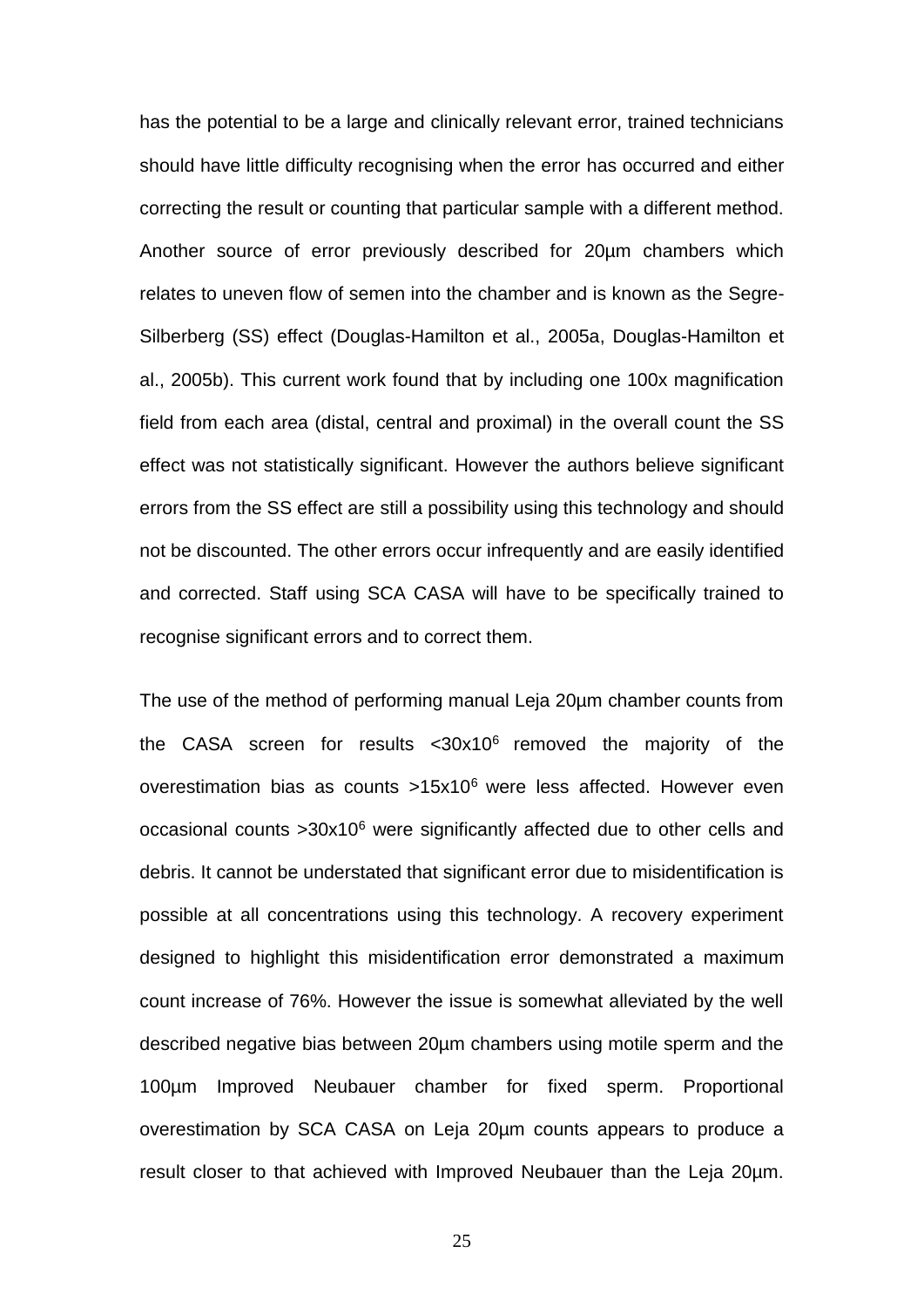While some overestimation does occur on all samples, the overestimation appears to be proportional to the count and results in a final count that correlates well against the Improved Nauebauer.

On the basis of this validation data, the author's laboratory adopted the SCA CASA system in May 2012 as the main system for counting sperm. It has performed well and is used for the vast majority of samples. However high viscosity samples and samples with small NCOS or debris occasionally still require manual counting. Following up pregnancy success with ROC analysis has demonstrated that the predictive potential with the new counting system has exceeded the manual methods. However it should be noted that this is not a like for like comparison because the CASA technique had been adopted as the main counting method. Further data is required but early results are indeed promising.

SCA CASA count technology is not a stand alone "black box" but rather a tool for trained andrology technicians that allow rapid, high number sperm counting. Errors will occur and individuals using the system will need specific training on how to identify and correct these errors. Providing errors are corrected SCA CASA will produce rapid, accurate, linear, precise results with less analytical variance than manual methods that correlate well against the Improved Neubauer chamber. The SCA CASA counts in comparison with manual counts on IUI data with ROC analysis suggests that the increased analytical precision of CASA may herald better predictive outcomes in time. What is required is more data from process validated CASA systems correlating CASA results with reproductive outcomes.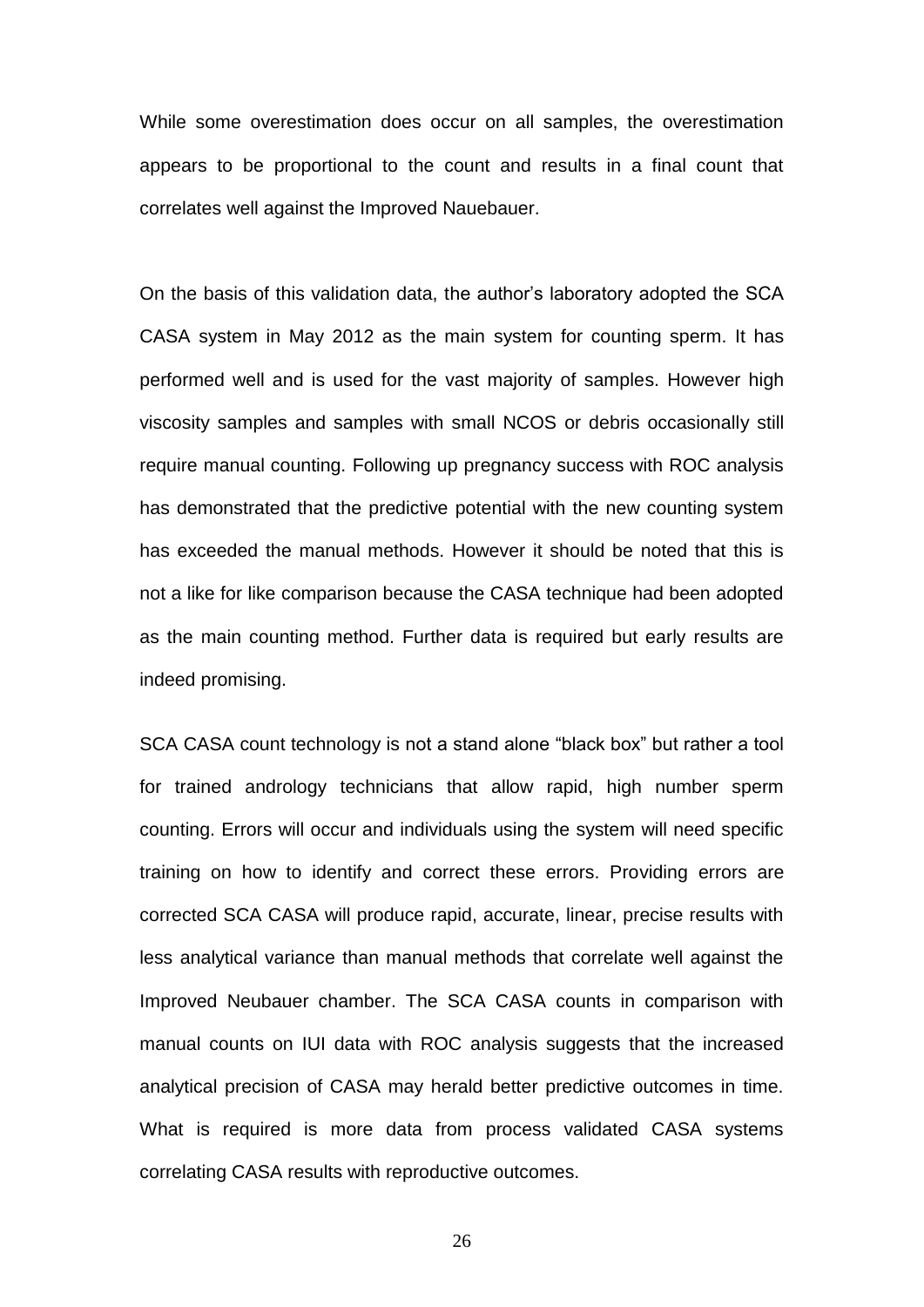## **Acknowledgements**

The authors would like to thank the staff of the Andrology Laboratory, Hammersmith Hospital, Imperial College NHS Trust, and in particular Mrs Ivy Floyd for compiling the IUI data set.

*Declaration of interest:* The authors report no conflicts of interest. The authors alone are responsible for the content and writing of the paper.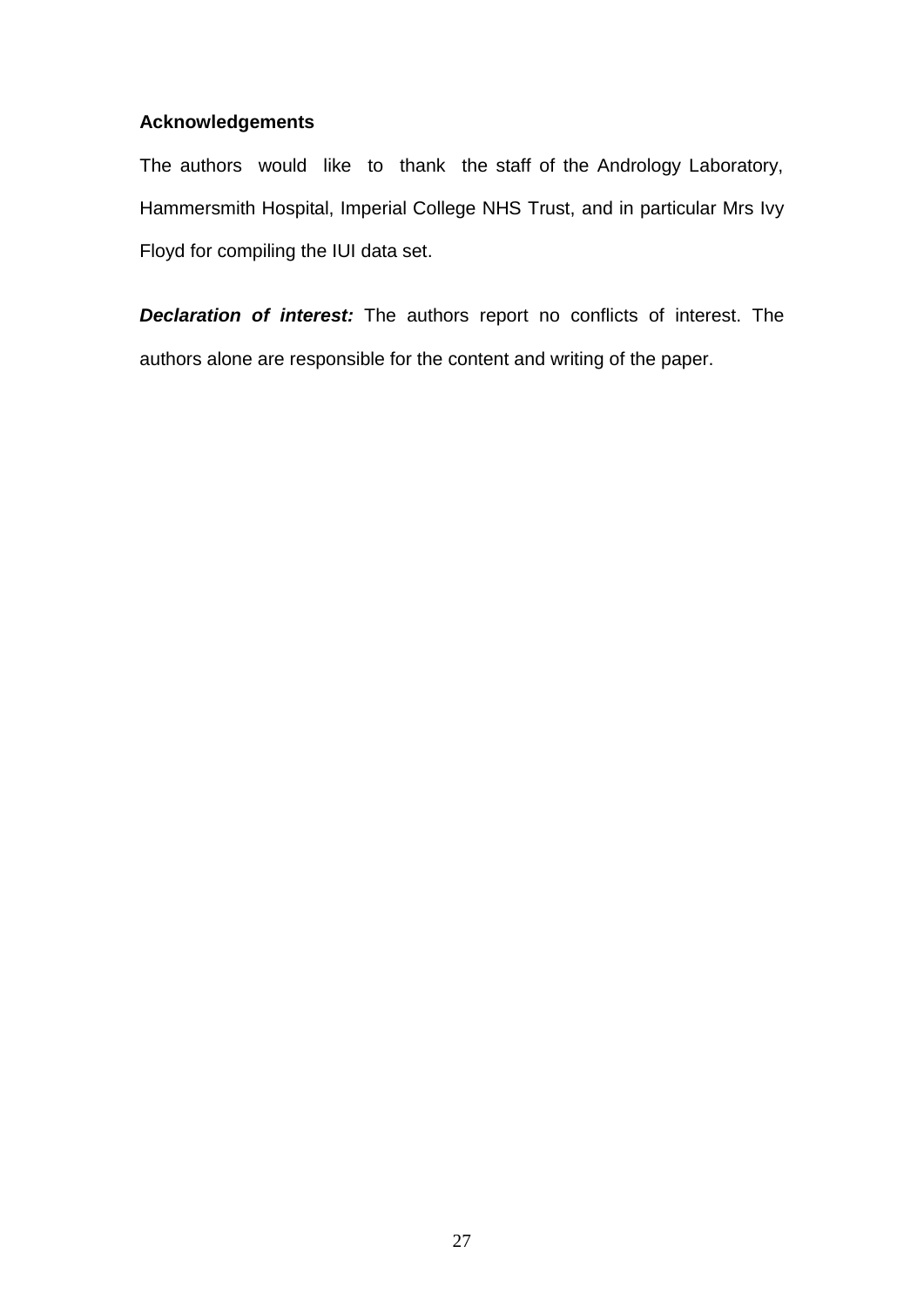#### <span id="page-27-7"></span>**References**

- Agarwal, A. & Sharma, R. K. (2007). Automation is the key to standardized semen analysis using the automated SQA-V sperm quality analyzer. Fertil Steril, 871, 156-162.
- <span id="page-27-8"></span>Alvarez, C., Castilla, J. A., Martinez, L., Ramírez, J. P., Vergara, F. & Gaforio, J. J. (2003). Biological variation of seminal parameters in healthy subjects. Human Reproduction, 1810, 2082.
- <span id="page-27-5"></span>Barratt, C. L., Tomlinson, M. J. & Cooke, I. D. (1993). Prognostic significance of computerized motility analysis for in vivo fertility. Fertil Steril, 603, 520-525.
- <span id="page-27-2"></span>Behre, H., Yeung, C., Holstein, A., Weinbauer, G., Gassner, P. & Nieschlag, E. (1997). Diagnosis of male infertility and hypogonadism. Andrology: male reproductive health and dysfunction, 87-111.
- <span id="page-27-4"></span>Björndahl, L. & Barratt, C. L. (2005). Semen analysis: setting standards for the measurement of sperm numbers. J Androl, 261, 11.
- <span id="page-27-9"></span>Björndahl, L., Tomlinson, M. & Barratt, C. L. (2004). Raising standards in semen analysis: professional and personal responsibility. J Androl, 256, 862-863.
- <span id="page-27-0"></span>Bonde, J. P. E., Ernst, E., Jensen, T. K., Hjollund, N. H. I., Kolstad, H., Scheike, T., Giwercman, A., Skakkebæk, N. E., Henriksen, T. B. & Olsen, J. (1998). Relation between semen quality and fertility: a population-based study of 430 first-pregnancy planners. The Lancet, 3529135, 1172-1177.
- <span id="page-27-3"></span>Brazil, C., Swan, S. H., Tollner, C. R., Treece, C., Drobnis, E. Z., Wang, C., Redmon, J. B. & Overstreet, J. W. (2004). Quality control of laboratory methods for semen evaluation in a multicenter research study. Journal of Andrology, 254, 645.
- <span id="page-27-6"></span>Check, J. H., Bollendorf, A., Lee, M. A., Nazari, A. & Nowroozi, K. (1990). Correlation of computerized semen analysis with successful fertilization of oocytes in an in vitro fertilization program. Arch Androl, 243, 229-234.
- <span id="page-27-1"></span>Cooper, T. G., Noonan, E., Von Eckardstein, S., Auger, J., Baker, H. W. G., Behre, H. M., Haugen, T. B., Kruger, T., Wang, C. & Mbizvo, M. T. (2010). World Health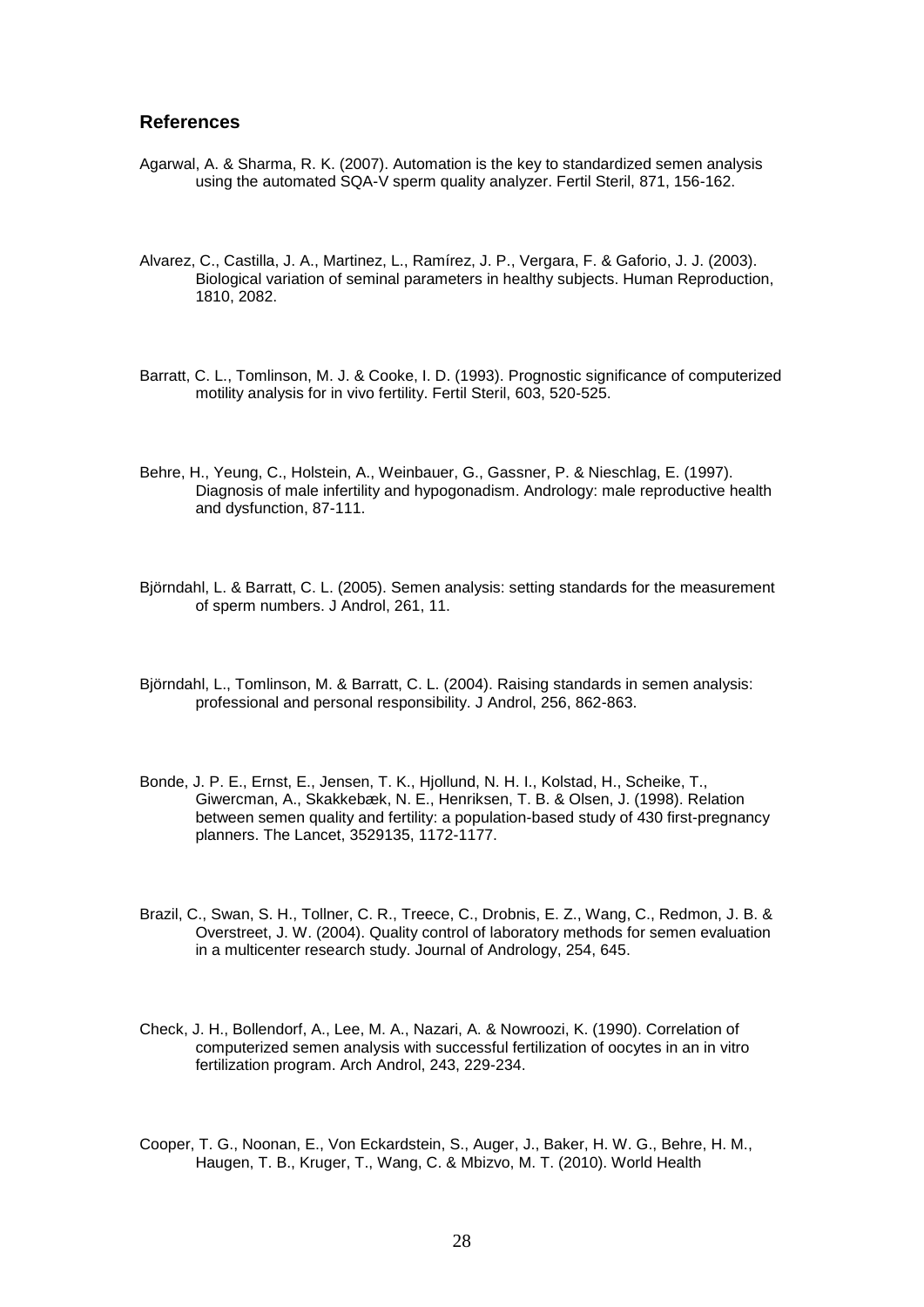Organization reference values for human semen characteristics. Human Reproduction Update, 163, 231-245.

- <span id="page-28-5"></span>Donnelly, E. T., Lewis, S. E., Mcnally, J. A. & Thompson, W. (1998). In vitro fertilization and pregnancy rates: the influence of sperm motility and morphology on IVF outcome. Fertil Steril, 702, 305-314.
- <span id="page-28-3"></span>Douglas-Hamilton, D. H., Smith, N. G., Kuster, C. E., Vermeiden, J. P. & Althouse, G. C. (2005a). Capillary-loaded particle fluid dynamics: effect on estimation of sperm concentration. J Androl, 261, 115-122.
- <span id="page-28-4"></span>Douglas-Hamilton, D. H., Smith, N. G., Kuster, C. E., Vermeiden, J. P. & Althouse, G. C. (2005b). Particle distribution in low-volume capillary-loaded chambers. J Androl, 261, 107-114.

<span id="page-28-1"></span>Eliasson, R. (1975). Analysis of semen. Progress in infertility, 2691-713.

- <span id="page-28-8"></span>Eshre (1998). Guidelines on the application of CASA technology in the analysis of spermatozoa. ESHRE Andrology Special Interest Group. European Society for Human Reproduction and Embryology. Hum Reprod, 131, 142-145.
- <span id="page-28-6"></span>Garrett, C., Liu, D. Y., Clarke, G. N., Rushford, D. D. & Baker, H. W. (2003). Automated semen analysis: 'zona pellucida preferred' sperm morphometry and straight-line velocity are related to pregnancy rate in subfertile couples. Hum Reprod, 188, 1643- 1649.
- <span id="page-28-2"></span>Handelsman, D. J., Conway, A. J., Boylan, L. M. & Turtle, J. R. (1984). Testicular function in potential sperm donors: normal ranges and the effects of smoking and varicocele. International Journal of Andrology, 75, 369-382.
- <span id="page-28-7"></span>Irvine, D. S., Macleod, I. C., Templeton, A. A., Masterton, A. & Taylor, A. (1994). A prospective clinical study of the relationship between the computer-assisted assessment of human semen quality and the achievement of pregnancy in vivo. Hum Reprod, 912, 2324-2334.
- <span id="page-28-0"></span>Jungwirth, A., Giwercman, A., Tournaye, H., Diemer, T., Kopa, Z., Dohle, G. & Krausz, C. (2012). European Association of Urology Guidelines on Male Infertility: The 2012 Update. European Urology.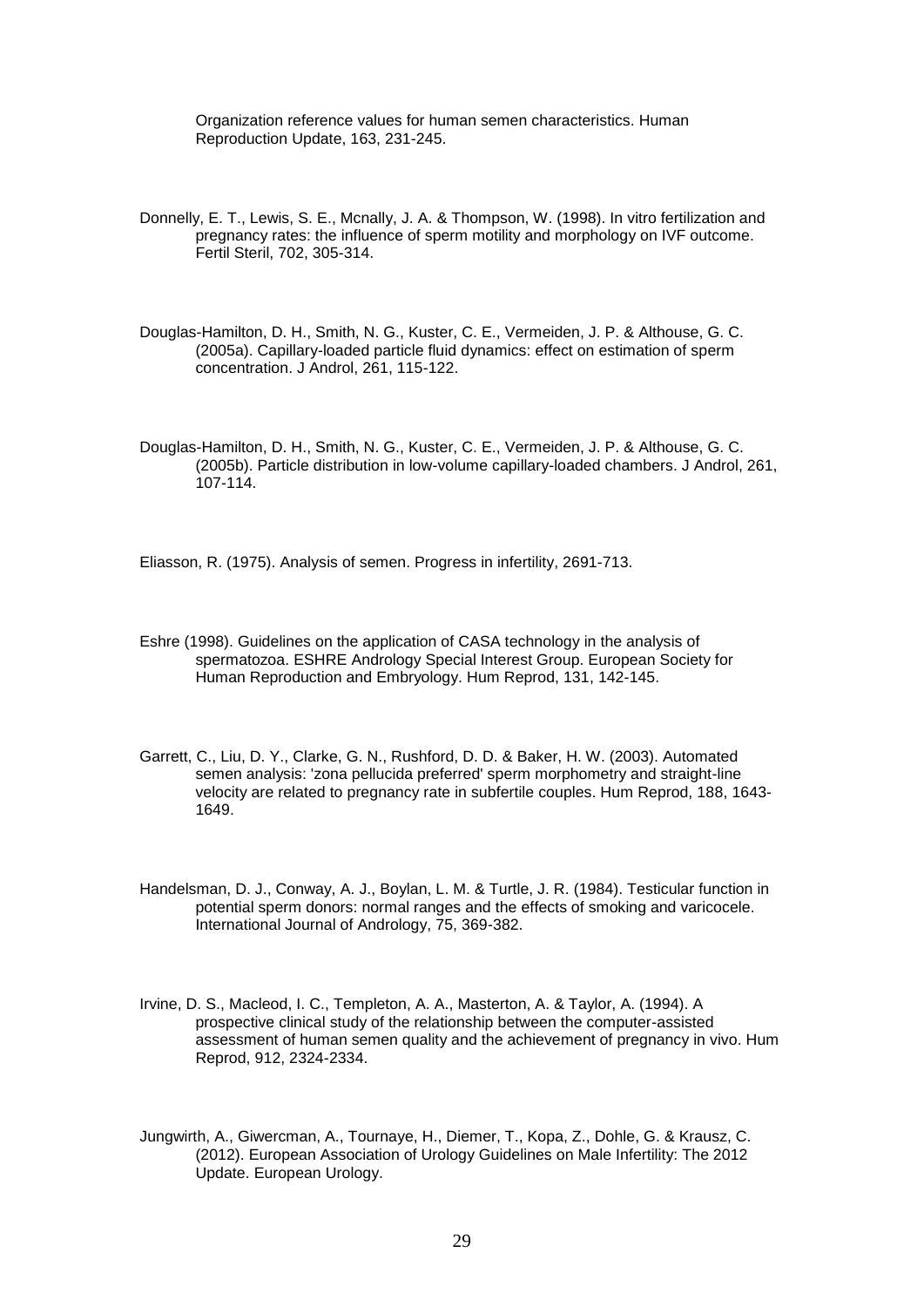- <span id="page-29-4"></span>Keel, B. (2004). How reliable are results from the semen analysis? Fertility and Sterility, 821, 41.
- <span id="page-29-5"></span>Keel, B. A., Stembridge, T. W., Pineda, G. & Serafy, N. T. (2002). Lack of standardization in performance of the semen analysis among laboratories in the United States. Fertility and Sterility, 783, 603-608.
- <span id="page-29-3"></span>Kini, S., Morrell, D., Thong, K., Kopakaki, A., Hillier, S. & Irvine, D. (2010). Lack of impact of semen quality on fertilization in assisted conception. Scottish medical journal, 551, 20-23.
- <span id="page-29-8"></span>Krause, W. (1995). Computer-assisted semen analysis systems: comparison with routine evaluation and prognostic value in male fertility and assisted reproduction. Hum Reprod, 10 Suppl 160-66.
- <span id="page-29-0"></span>Krause, W. (1996). [Value of computer-assisted sperm analysis (CASA). Reproducibility- online documentation--prognostic value]. Fortschr Med, 11434, 470-473.
- <span id="page-29-1"></span>Larsen, L., Scheike, T., Jensen, T. K., Bonde, J. P., Ernst, E., Hjollund, N. H., Zhou, Y., Skakkebaek, N. E. & Giwercman, A. (2000). Computer-assisted semen analysis parameters as predictors for fertility of men from the general population. The Danish First Pregnancy Planner Study Team. Hum Reprod, 157, 1562-1567.
- <span id="page-29-9"></span>Liu, D. Y., Clarke, G. N. & Baker, H. W. (1991). Relationship between sperm motility assessed with the Hamilton-Thorn motility analyzer and fertilization rates in vitro. J Androl, 124, 231-239.
- <span id="page-29-2"></span>Macleod, J. & Wang, Y. (1979). Male fertility potential in terms of semen quality: a review of the past, a study of the present. Fertility and Sterility, 312, 103.
- <span id="page-29-7"></span>Mahmoud, A., Depoorter, B., Piens, N. & Comhaire, F. H. (1997). The performance of 10 different methods for the estimation of sperm concentration. Fertility and Sterility, 682, 340-345.
- <span id="page-29-6"></span>Matson, P. L. (1995). External quality assessment for semen analysis and sperm antibody detection: results of a pilot scheme. Hum Reprod, 103, 620-625.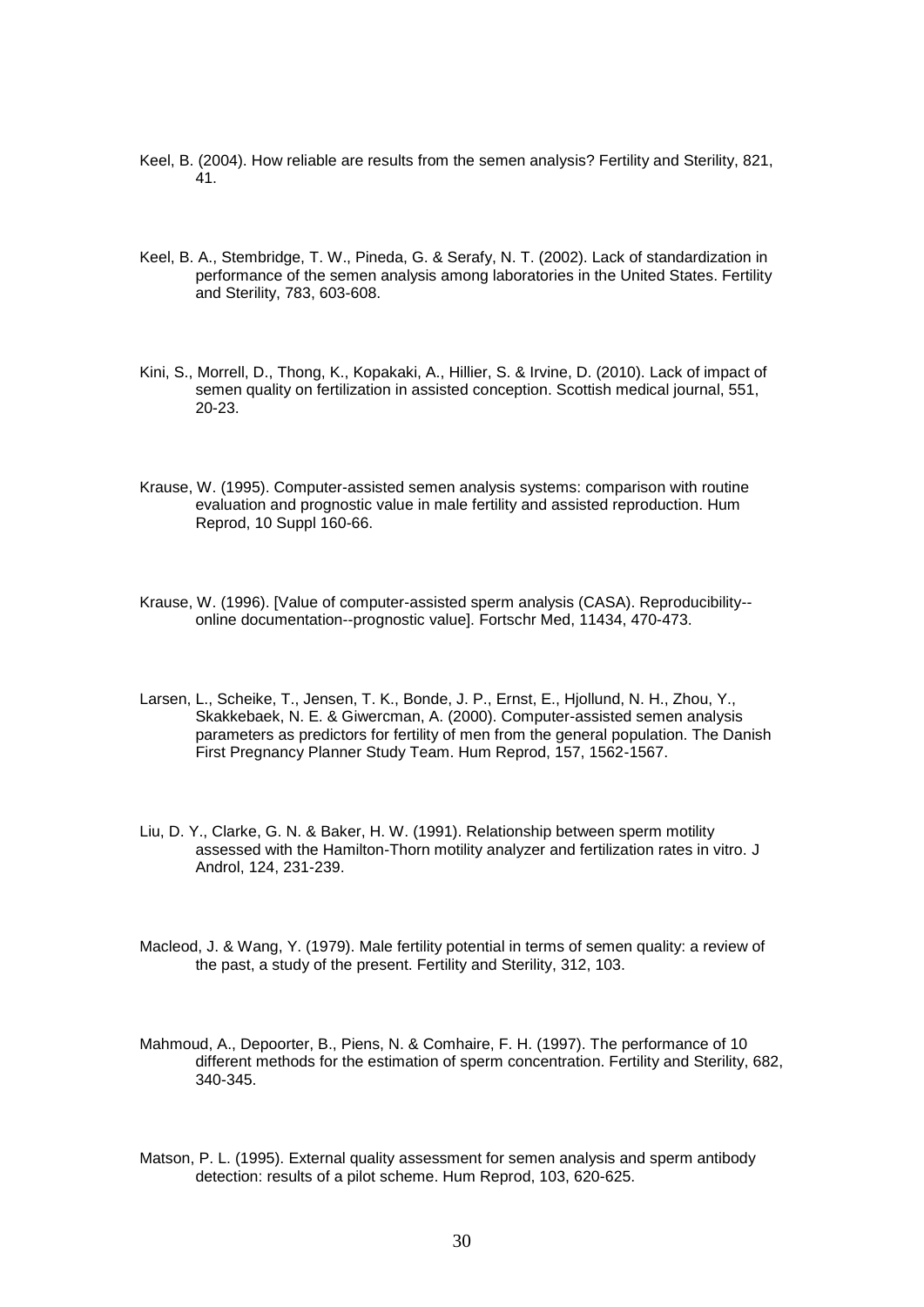- <span id="page-30-3"></span>Merviel, P., Heraud, M. H., Grenier, N., Lourdel, E., Sanguinet, P. & Copin, H. (2010). Predictive factors for pregnancy after intrauterine insemination (IUI): an analysis of 1038 cycles and a review of the literature. Fertil Steril, 931, 79-88.
- <span id="page-30-0"></span>Mortimer, D. & Mortimer, S. T. (1999). Laboratory investigation of the infertile male. A textbook of in vitro fertilization and assisted reproduction, 2nd ed. Cambridge, Parthenon Publishing group, 53-81.
- <span id="page-30-1"></span>N.I.C.E. 2012. National Institute for Clinical Excellence. CG11Fertility: Assessment and treatment for people with fertility problems [Online]. Available: [http://www.nice.org.uk.](http://www.nice.org.uk/) [Accessed 30/07/2012 2012].
- <span id="page-30-7"></span>Pacey, A. A. (2006a). Is quality assurance in semen analysis still really necessary? A view from the andrology laboratory. Human Reproduction, 215, 1105-1109.
- <span id="page-30-5"></span>Pacey, A. A. (2006b). Is quality assurance in semen analysis still really necessary? A view from the andrology laboratory. Hum Reprod, 215, 1105-1109.
- <span id="page-30-6"></span>Riddell, D., Pacey, A. & Whittington, K. (2005). Lack of compliance by UK andrology laboratories with World Health Organization recommendations for sperm morphology assessment. Hum Reprod, 2012, 3441-3445.
- <span id="page-30-2"></span>Rowe, P. J. & Comhaire, F. H. (2000). WHO manual for the standardized investigation, diagnosis and management of the infertile male, Cambridge University Press.
- <span id="page-30-8"></span>Seaman, E. K., Goluboff, E., Barchama, N. & Fisch, H. (1996). Accuracy of semen counting chambers as determined by the use of latex beads. Fertility and Sterility, 664, 662- 665.
- <span id="page-30-9"></span>Shibahara, H., Obara, H., Ayustawati, Hirano, Y., Suzuki, T., Ohno, A., Takamizawa, S. & Suzuki, M. (2004). Prediction of pregnancy by intrauterine insemination using CASA estimates and strict criteria in patients with male factor infertility. Int J Androl, 272, 63- 68.
- <span id="page-30-4"></span>Slama, R., Eustache, F., Ducot, B., Jensen, T. K., Jørgensen, N., Horte, A., Irvine, S., Suominen, J., Andersen, A. & Auger, J. (2002). Time to pregnancy and semen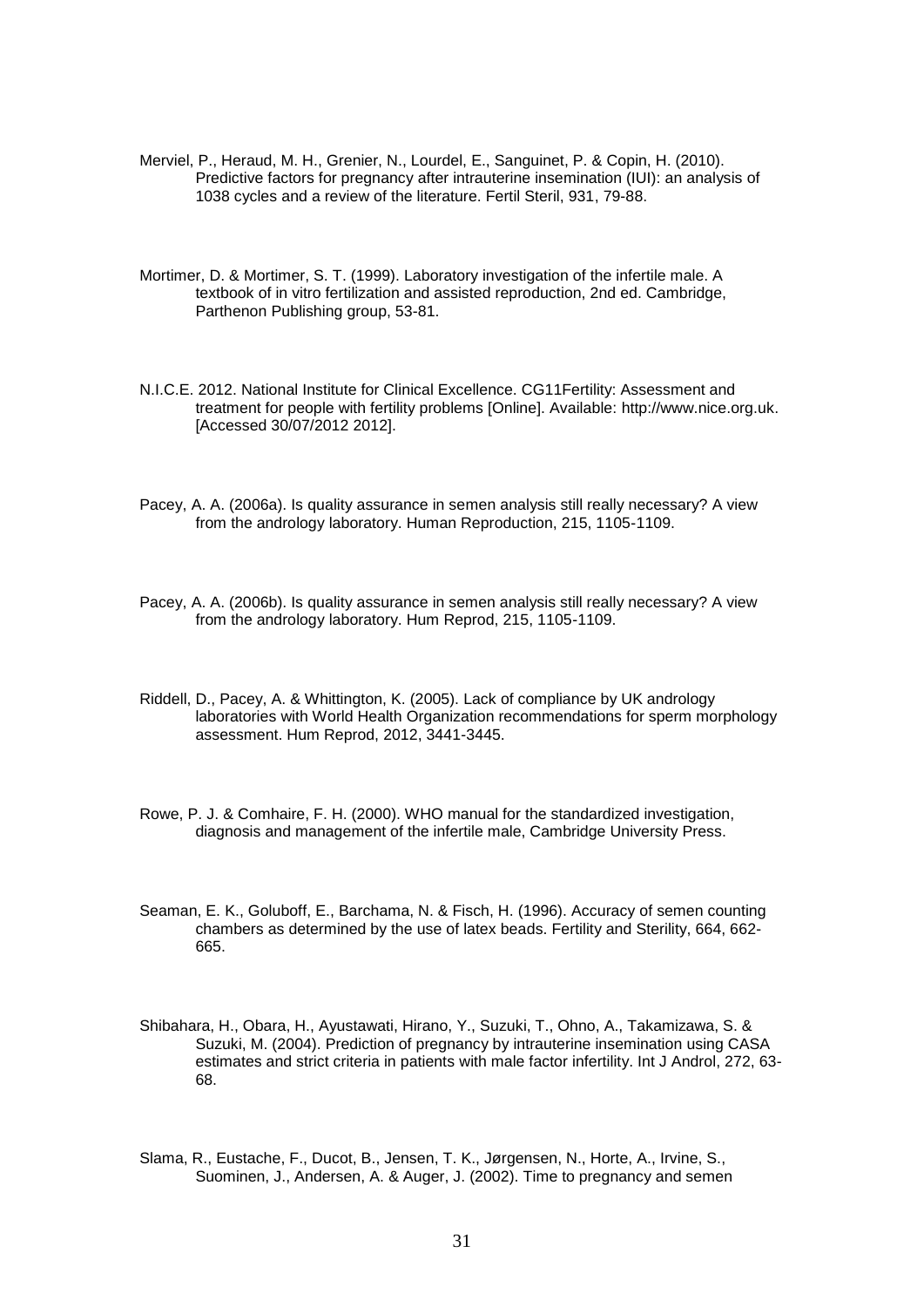parameters: a cross-sectional study among fertile couples from four European cities. Human Reproduction, 172, 503-515.

- <span id="page-31-0"></span>Sripada, S., Townend, J., Campbell, D., Murdoch, L., Mathers, E. & Bhattacharya, S. (2010). Relationship between semen parameters and spontaneous pregnancy. Fertil Steril, 942, 624-630.
- <span id="page-31-7"></span>Tomlinson, M., Harbottle S., Woddward B., Lindsay K. (Eds.) (2012). Association of Biomedical Andrologists Laboratory andrology guidelines for good practice.
- <span id="page-31-8"></span>Tomlinson, M. J., Kessopoulou, E. & Barratt, C. L. (1999). The diagnostic and prognostic value of traditional semen parameters. J Androl, 205, 588-593.
- <span id="page-31-6"></span>Tomlinson, M. J., Pooley, K., Simpson, T., Newton, T., Hopkisson, J., Jayaprakasan, K., Jayaprakasan, R., Naeem, A. & Pridmore, T. (2010). Validation of a novel computerassisted sperm analysis (CASA) system using multitarget-tracking algorithms. Fertil Steril, 936, 1911-1920.
- <span id="page-31-1"></span>Vanweert, J., Repping, S., Vanvoorhis, B., Vanderveen, F., Bossuyt, P. & Mol, B. (2004). Performance of the postwash total motile sperm count as a predictor of pregnancy at the time of intrauterine insemination: A meta-analysis. Fertility and Sterility, 823, 612- 620.
- <span id="page-31-2"></span>W.H.O (1987). WHO laboratory manual for the examination of human semen and spermcervical mucus interaction, Cambridge, Cambridge Univ. Pr.
- <span id="page-31-5"></span>W.H.O (2010). Chapter 2 Standard Procedures. In: Cooper, T. G. (Ed.) WHO laboratory manual for the examination and processing of human semen.(pp. 34). Cambridge: World Health Organization.
- <span id="page-31-3"></span>W.H.O. (2010a). Apendix 1 Reference values and semen nomenclature. In: Cooper, T. G. (Ed.) WHO laboratory manual for the examination and processing of human semen.(pp. 223-225). Cambridge: World Health Organization.
- <span id="page-31-4"></span>W.H.O. (2010b). Chapter 2 Standard Procedures. In: Cooper, T. G. (Ed.) WHO laboratory manual for the examination and processing of human semen.(pp. 33). Cambridge: World Health Organization.